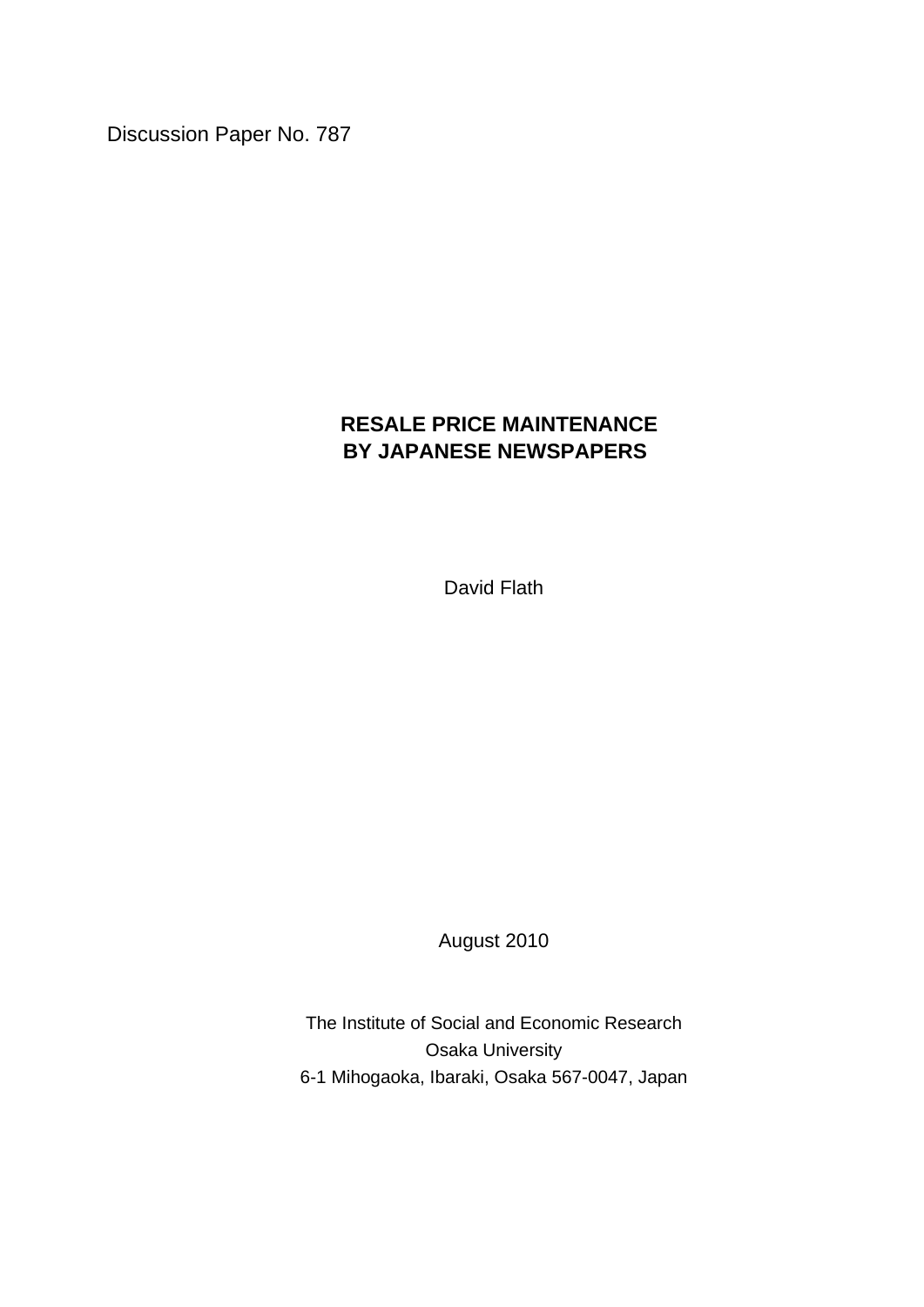# Resale Price Maintenance by Japanese Newspapers

David Flath\*

Institute of Social and Economic Research, Osaka University

## *abstract*

In Japan, newspapers enjoy a special exemption from antimonopoly prohibitions against resale price maintenance (suppliers' stipulations that bar downstream firms from price discounting), but are each required to set uniform prices throughout Japan. In fact, the newspapers have rarely changed their subscription prices in recent years, and the three leading national dailies, together accounting for about half the total industry circulation, and thirteen other papers accounting for another one eighth of industry circulation, all have set exactly the same price (3,925 yen per month). The remaining local papers all set lower prices. The authorized resale price maintenance, and prohibition against prices that vary geographically, have allowed collusive price increases that I here estimate to be around 500 yen per month, entailing economic waste of about 300-billion yen (\$3-billion) per year but adding only around 16-billion yen per year to newspaper profit. The increased profit margin on subscriptions is much offset by reduced sale of ads.

 JEL codes: D4,L4 Keywords: resale price maintenance, two-sided markets, newspapers, advertising

\*Institute of Social and Economic Research Osaka University 6-1 Mihogaoka, Ibaraki Osaka 567-0047 JAPAN

Tel: 81-(0)6-6879-8569 E-mail: [flath@iser.osaka-u.ac.jp](mailto:david_flath@ncsu.edu)

*This research is supported by Japan Society for the Promotion of Science, Grant-in-Aid for Scientific Research (C), grant no. 22530227*.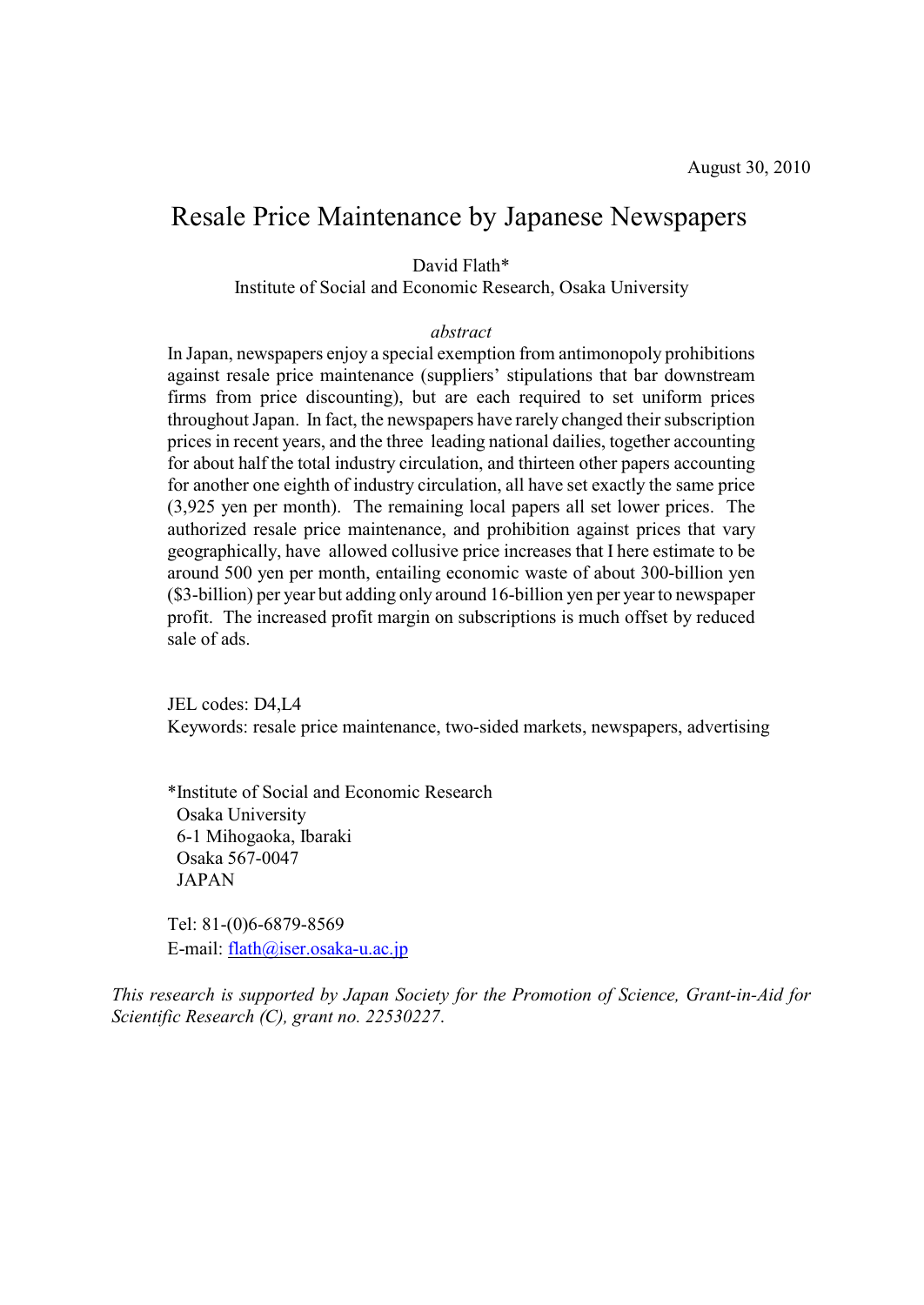## Resale Price Maintenance by Japanese Newspapers

## 1. Introduction.

 In Japan, newspapers enjoya special exemption from antimonopoly prohibitions against resale price maintenance (suppliers' stipulations that bar downstream firms from price discounting), but are each required to set uniform prices throughout Japan. The national dailies, and thirteen of the leading regional and local dailies, have exploited this antitrust exemption to maintain collusive subscription fees. This has benefitted the other local dailies and may have promoted improvements in content, but has wastefully diverted resources away from the newspaper business and towards other less valued activities. I estimate this waste to be in the neighborhood of 300-billion yen per year (about \$3-billion per year). I further calculate that increasing the subscription price has only enriched the colluding newspapers by around 16-billion yen per year. The enlarged profit margin on subscriptions that comes from raising the price is largely dissipated in reduced sales of advertising. This is an unusual cartel indeed. The waste it imposes is nearly twenty times greater than the added profit it collects.

 Collusive price-setting by Japan's leading newspapers imposes economic waste vastly out of proportion to the added profit it confers for two reasons. First, the newspapers are horizontally differentiated. They would each exhibit a degree of market power even without colluding. I here estimate the elasticity of demand facing the typical Japanese newspaper as 2.3. The papers that seem to have colluded in setting a common price have, in my estimates, set that price about 15 percent higher than they would have done if acting independently. If in setting the common price they have maximized profit, then I infer that the elasticity of demand they face with respect to adjustments in that price must be around 2.0, lower than the 2.3 elasticity with respect to adjustments only in own price because of the positive cross elasticity of demand among the colluding papers. The cross elasticities are small. The newspapers gain something by colluding but not much.

 The second reason why the collusive profit is small relative to the economic waste is that the newspapers sell advertising as well as subscriptions. I estimate the elasticity of demand for advertising in any Japanese newspaper as 3.5. Because selling advertising is profitable and the demand for advertising is proportionate to newspaper circulation, the newspapers tend to set lower subscription prices than they would if not selling ads. But this means that the loss in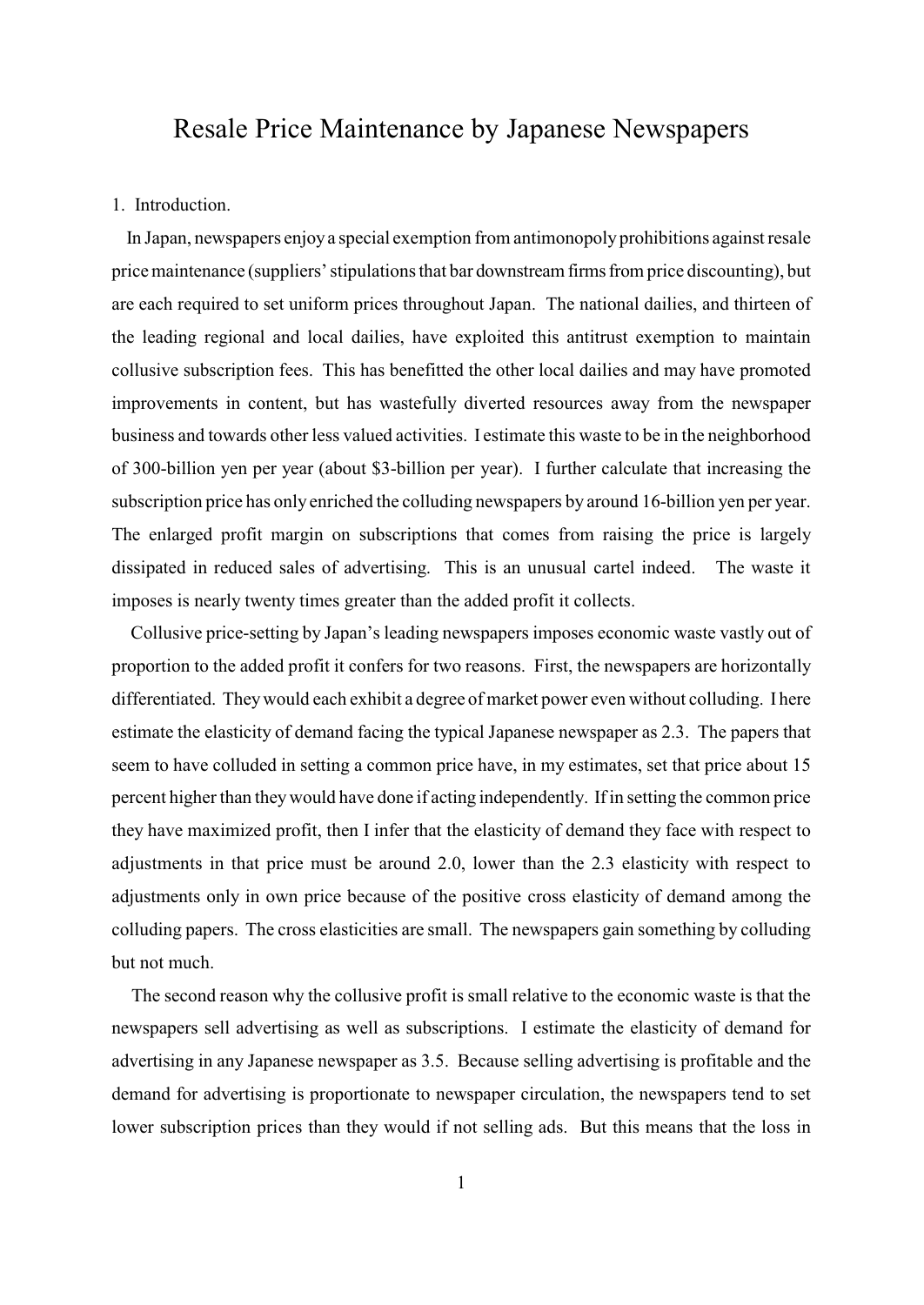consumer surplus from rasing the subscription price is relatively great because the price increase is applied to a large circulation and because the induced constriction of circulation reduces the consumer surplus of advertisers as well as subscribers. Before describing the analysis and estimates on which these inferences are based, I shall first describe some relevant features of the Japanese newspaper industry and its pricing practices.

## 2. The Japanese Newspaper Industry.

 Japan has five national news dailies (Mainichi, Asahi, Yomiuri, Nikkei and Sankei), a couple of large circulation regional papers (Chunichi Shimbun, Hokkaido Shimbun), and another 40 or 50 newspapers that mainly serve a single prefecture or city. The Nikkei, often compared with the Wall Street Journal, features business and financial news. Sankei Shimbun is similar to Nikkei. The other three national dailies, Yomiuri, Mainichi, and Asahi, together account for about half the total circulation of all newspapers. The total circulation of news dailies (not including sports dailies, tabloids, or political newspapers) in Japan is about 85 percent of the number of households and more than 95 percent of sales are by monthly subscription rather than single-issue. Figure 1 shows the market shares of the national papers, regional papers and local papers in each prefecture, in 2007. It is evident that the local papers gain larger shares in the less populous prefectures.

 The newspaper publishers distribute through independent newsdealers. The typical arrangement entails an exclusive geographic territory assigned by the newspaper company, daily purchase of a number of copies, the number being set by the newspaper company, and resale at a price stipulated by the newspaper –exclusive territory, stipulated resale price and a sales quota. That the newspapers enforce sales quotas, which would violate antimonopoly proscriptions, is widely denied by the newspaper companies but is evidently a fact. The newspapers that are shipped and billed to the distributors, and unwanted by them, are referred to as *oshigami*–literally "push papers". Documentation of this practice can be found in the Wikipedia entry for *"shinbun hanbai ten*" (newspaper sellers in Japan). It is also usual and expected that the distributors will be paid by advertisers to include inserts in the papersthey distribute. Most newsdealers distribute only one newspaper. The newspaper companies also contract with independent operators besides the newsdealers to solicit new subscriptions.

The Japanese newspapers, and other publishers, enjoy a special exemption from antimonopoly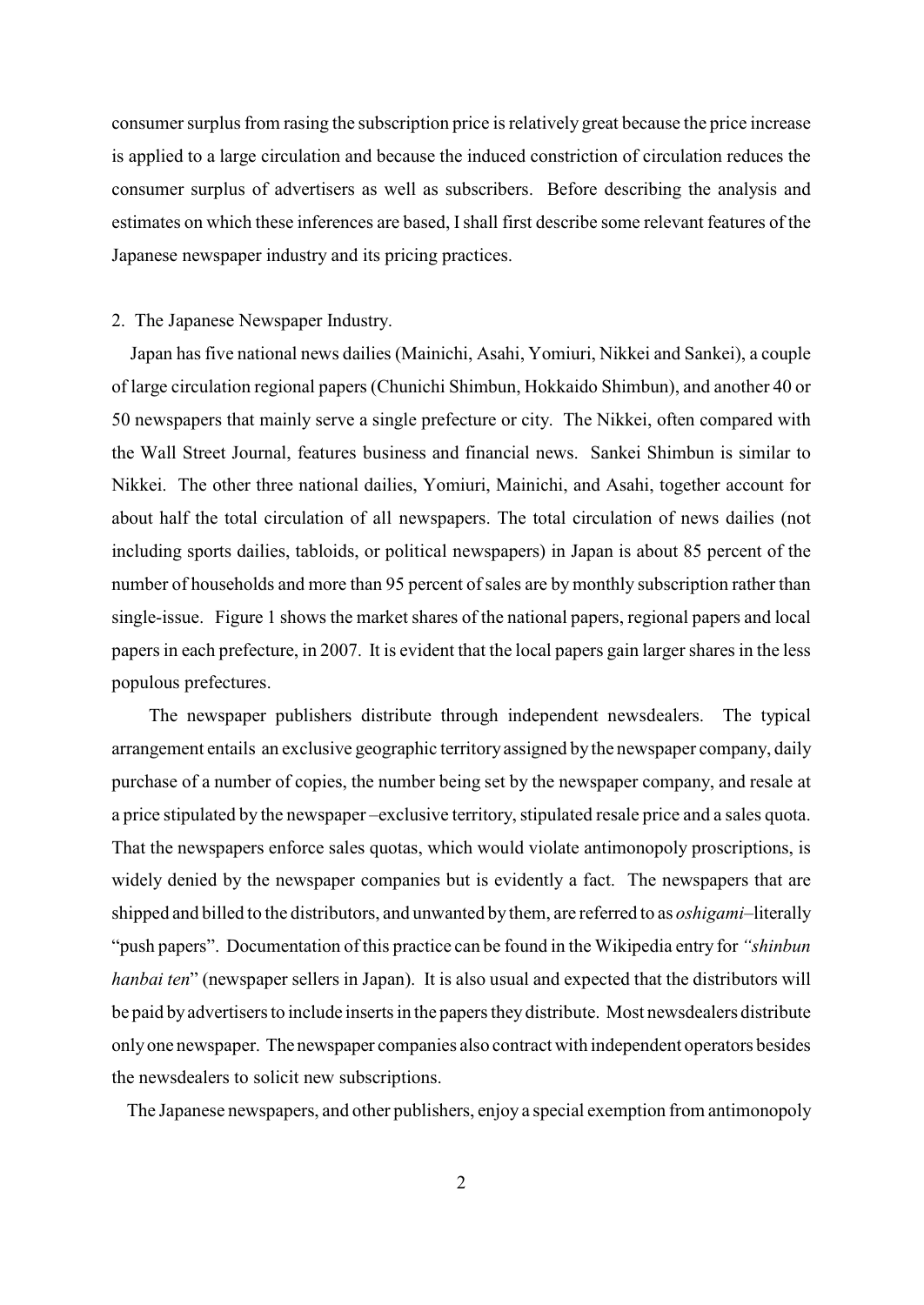prohibitions against resale price maintenance (Antimonopoly, Section 23-2 (4)). The exemption dates from the 1953 amendments to the 1947 Antimonopoly Law. Newspaper publishers are also bound by a special directive of the Japan Fair Trade Commission enjoining against charging differing prices according to the area or person buying (most recently "Specific Unfair Trade Practices in the Newspaper Business", Fair Trade Commission Notification, no. 9, July 21, 1999, amending the similar earlier notification no. 14, 1964). The directive also disallows discount pricing by newspaper distributors, and disallows the newspaper publishers from imposing minimum quantities (sales quotas) on distributors, though apparently as already stated the publishers do this anyway. Under the special directive, each newspaper is free to set its own price but must then charge that same price wherever the newspaper is sold. Different editions of the newspaper may command differing prices. At least since 1945 and probably before that, the three leading national dailies Yomiuri, Asahi and Mainichi, have all set the same subscription price as one another and changed that price at roughly the same time as one another. Price changes are infrequent. The last price change was in 2003, seven years ago. Since then a monthly subscription to any of them is 3,925 yen (around \$40). The Japan Newspaper Association has publicly supported the continuation of the special antitrust exemption allowing newspapers to maintain retail prices and indeed forestalled the adoption of a proposal in 2001 to repeal it.

Why resale price maintenance? A quick –and I think wrong– answer is that the retail price stipulation is actually a maximum retail price and is to prevent the independent distributors from exploiting the local monopolies that their exclusive territories confer. By raising the price to increase its own profit a distributor would actually diminish the total profit in the supply chain, the successive monopoly problem. Those who are familiar with US antitrust law will recall the *Albrecht* case<sup>1</sup> in which Herald Publishing Company, publisher of the St. Louis Globe Democrat, was found by the U. S. Supreme Court to have violated prohibitions against resale price maintenance in an apparent attempt to deter exactly this sort of overpricing. The resale price maintenance of Japanese newspapers is different because the sales quotas that the newspapers impose on the distributors deter the distributors from raising prices. The sales quotas are set at levels that not only deter overpricing but that also encourage solicitation of new subscriptions. Because of this, the stipulated retail prices are binding downward; they are price floors, not price

<sup>&</sup>lt;sup>1</sup>Albrecht v., Herald Co., 390 U.S. 145 (1968).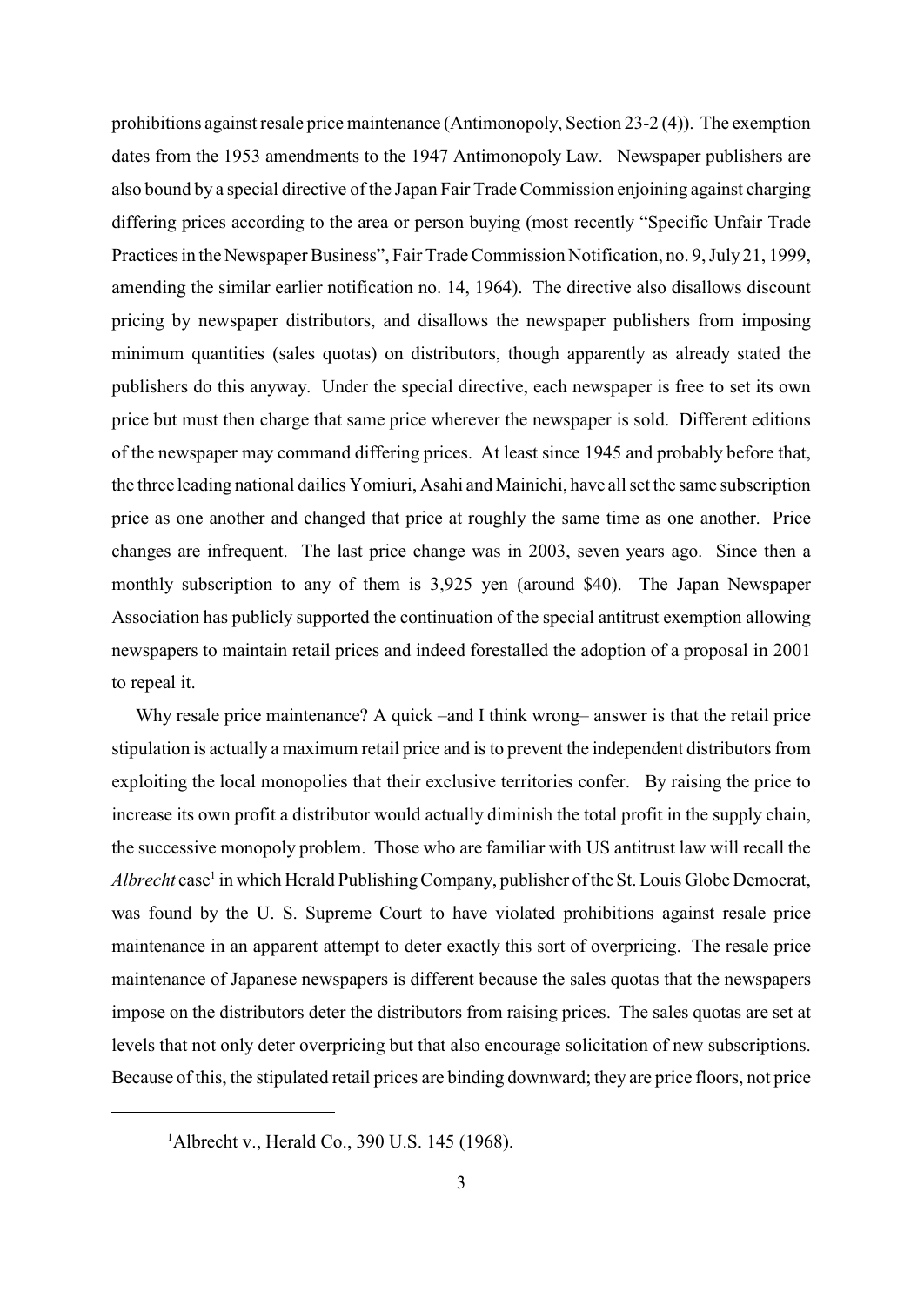ceilings. A simple explanation is that the resale price maintenance is part of a cartel scheme among the newspaper companies.

 Examples of resale price maintenance as a producer cartel scheme have been noted empirically and explored theoretically. We have the Telser (1960) discussion of the light bulb case. In the early twentieth century, duopolists Westinghouse and GE sold light bulbs through exclusive independent retail outlets and both stipulated the same minimum resale prices. In Telser's explanation, retail price discounting could be more easily detected and deterred than could wholesale price discounting, and exclusive dealing prevented retailers' profiting from any secret wholesale price discounts that were not passed on as retail price discounts. In Flath (1989) I suggested that a producer cartel scheme was the likely motive for resale price maintenance by the three producers of infant powdered milk in Japan, as documented in a series of antimonopoly cases, from the 1960s and 1970s. Jullien and Rey (2007) develop an algebraic model in which resale price maintenance facilitates collusion among producers because it makes deviations from the collusive scheme easier for the colluders to detect and credibly deter, as explained by Telser. This seems to me to be the essence of the Japanese newspaper cartel too.

 Another collusive practice of the Japanese newspaper industry is the newspaper holiday. On one particular Monday each month, the newspapers all refrain from issuing a morning and evening edition. The Japan Newspaper association defends this practice as needed to give the newspaper distributors vacation days. This is absurd. By rotating work shifts or deploying substitute workers newsdealers could permit vacations. The newspaper holidays amount to a collusive restriction of industry output, for both distributors and publishers. The fact that the newspaper holidays of the different papers are on the same days is evidence of collusion among the newspaper companies. A rare instance of deviation is also revealing. In February 2002, the Sankei Shimbun refrained from the practice of newspaper holiday. The other papers publicly criticized Sankei but also themselves refrained from holidays. Three months later the practice was reinstated, again with Sankei participating. That deviation by Sankei triggered deviations by the others strongly suggests that the newspaper holidays have the character of a prisoners' dilemma, as is generally true of cartel schemes.

 My aim is to assess the actual increase in prices that can be attributed to collusive behavior by the leading Japanese newspapers, and determine also the likely effects of those price increases on profits, consumer surplus and newspaper content. I begin by laying out a simple algebraic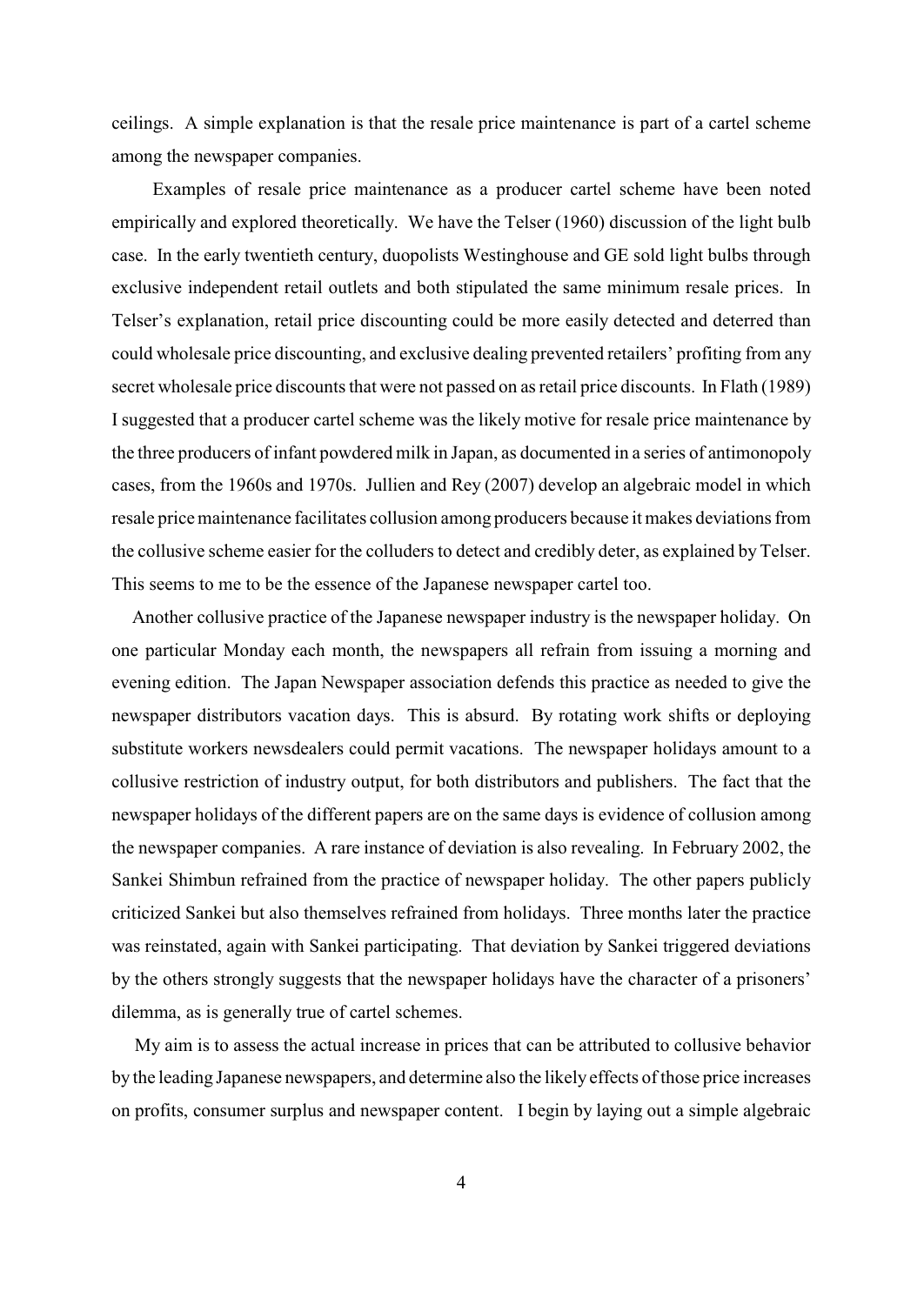framework for interpreting data on newspaper prices, circulation, advertising and content. Much of this will be familiar to students of newspaper economics. Similar models have been sketched in Rosse (1970), Blair and Romano (1993), Van Cayseele and Vanormelingen (2009), and elsewhere. Here I adapt the framework for analysis of the Japanese newspaper industry.

## 3. Basic Framework.

Let us suppose that the demand for ads "a" depends on the price to place an ad per subscriber " $p_a$ 's" and that the readers regard the ads indifferently. Here an ad is defined as a printed item supplied to all subscribers, the same as the subscription content k. The only difference is that the ad is paid for by the advertiser but the other content is paid for by the subscribers. To keep matters simple, posit a constant elasticity demand system facing the newspaper:

$$
s = A p_s^{-\xi s} k^{\theta}
$$

$$
a = B (p_a/s)^{-\xi a} ,
$$

where  $\xi_s > 1$ ,  $\xi_a > 1$ , and 0<0 <1. Specifying the demand for advertising in this way does rule out some interesting cases. For example, it disallows cases in which demand for advertising depends not only on circulation but also on newspaper content that targets specific types of readers. These cases are usefully explored by Chandra and Collard-Wexler (2008). The data on Japanese newspapers that I analyze here unfortunately does not allow investigation of reader targeting and its effects.

 Let the cost of newspaper production depend on number of ads and circulation and on amount of content. These costs include first-copy costs  $f_a^2+f_b^2k$ , and costs that depend on number of copies  $c_0s+\overline{c}as+\overline{c}ks$ :

 $\text{Cost} = \text{ f}_{\text{a}}\text{a} + \text{c}_{\text{o}}\text{s} + \overline{\text{c}}\text{as} + \text{f}_{\text{k}}\text{k} + \overline{\text{c}}\text{ks}.$ 

Here,  $c_0$  is the unit cost of distribution (net of advertisers' payments to distributors for including inserts),  $\overline{c}$  is the cost per page of actually printing the newspaper (where k are the number of pages of content and "a" the pages of ads),  $f_k$  is the first-copy cost of producing a page of content and  $f_a$  is the first-copy cost of producing a page of advertising. Notice that because of the term ¯cas in the cost function, the costs are not separable into cost of subscription and cost of advertising. This makes it problematic to speak separately of the profits from subscriptions and from advertising.

The incremental costs  $c_s$ ,  $c_a$ , and  $c_k$  of supplying subscriptions, ads and content are the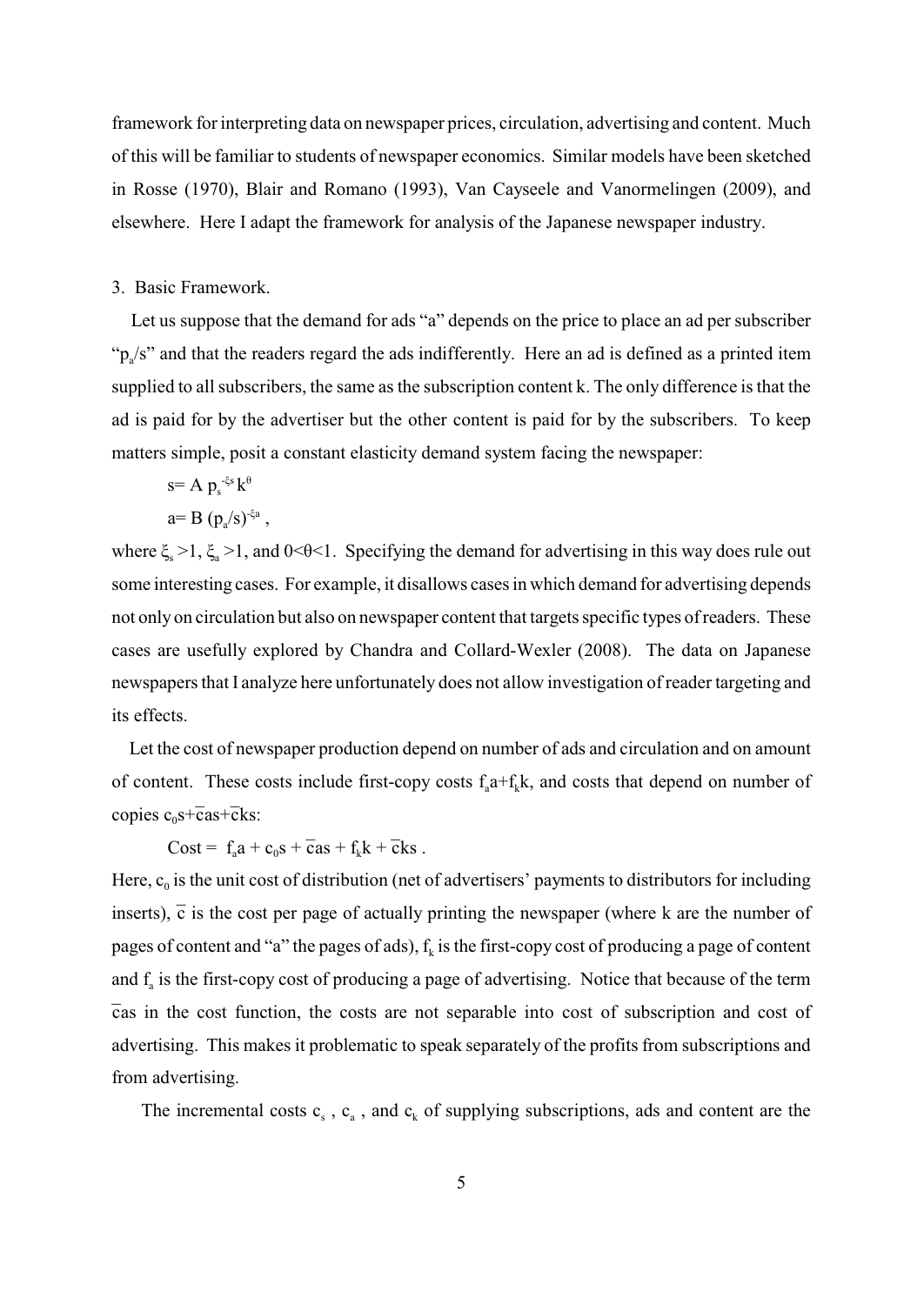following:

$$
c_s \equiv \partial \text{Cost}/\partial s = c_0 + \overline{c}a + \overline{c}k
$$

$$
c_a \equiv \partial \text{Cost}/\partial a = f_a + \overline{c}s
$$

$$
c_k \equiv \partial \text{Cost}/\partial k = f_k + \overline{c}s
$$

The newspaper chooses content, price of ads, and price of subscriptions to maximize total profit:

$$
\max \ \pi(p_s, p_a) = p_s s + p_a a - f_a a - \overline{c}as - f_k k - \overline{c}ks - c_0 s
$$

$$
\rm p_{\rm s},\rm p_{\rm a},\rm k
$$

The necessary conditions for maximum profit reduce to the following pricing rules<sup>2</sup>:

$$
\begin{array}{rcl}\n(p_a - c_a)/p_a & = & 1/\xi_a \\
(p_s - c_s)/p_s & = & 1/\xi_s - p_a a / p_s s \,.\n\end{array}
$$

Profit-maximizing also requires that content k, the number of pages not including ads, fulfills the condition:

$$
f_k k \mathbin{/} p_s s \; = \; \theta/\xi_s \; .
$$

This expression resembles the Dorfman-Steiner condition describing optimal advertising expenditure. This is because, analytically, the model here is the same as the Dorfman-Steiner advertising model: Demand for subscriptions has constant elasticity  $(0 \le \theta \le 1)$  with respect to content, just as in the Dorfman-Steiner model demand for the product has constant elasticity with respect to quantity of ads.

Rearranging in a useful way, the pricing and content rules are:

$$
p_{a} = (f_{a} + \overline{c}s)(1 - 1/\xi_{a})^{-1}
$$
  
\n
$$
p_{s} = (c_{0} + \overline{c}k + \overline{c}a - p_{a}a/s)(1 - 1/\xi_{s})^{-1}.
$$
  
\n
$$
k = \theta p_{s}s / \xi_{s}f_{k}.
$$

The subscription price  $p_s$  is set as though the newspaper were receiving a subsidy per subscriber

```
Q_1 = A p_1^{\xi_1} p_2^{\xi_1}Q_2 = B p_2^{-\xi_2} p_1^{-\xi_2}and marginal costs are c_1 and c_2, the profit-maximizing pricing rules are:
           (p_1 - c_1)/p_1 = 1/\xi_1 + ((p_2 - c_2)/p_2) (\xi_{21}/\xi_1) (p_2 Q_2 / p_1 Q_1)(p_2 - c_2)/p_2 = 1/\xi_2 + ((p_1 - c_1)/p_1)(\xi_{12}/\xi_2)(p_1Q_1/p_2Q_2).See for example Tirole (1988, pp.69-71). But here the cross-elasticities of demand are: 
           \xi_{12}=\partial \ln a / \partial \ln p_s = -\xi_a \xi_s (= \xi_1 \xi_2), and
           \xi_{21}=\partial \ln s / \partial \ln p_a = 0.
```
 $2$ The price-cost margin for subscriptions exemplifies the behavior of a multi-product monopolist supplying two goods that are complements in demand. In general, where the demands are as follows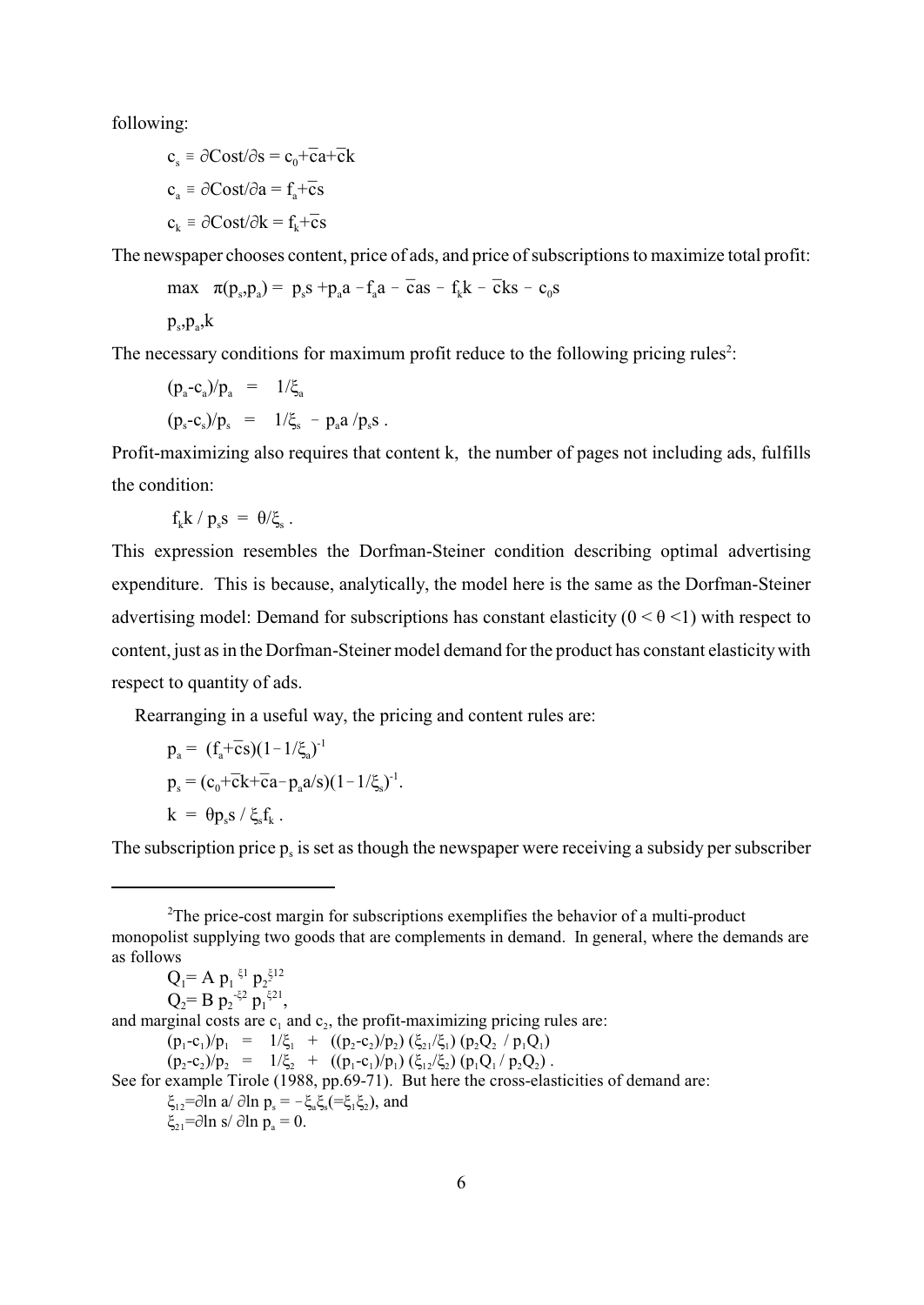equal to the marginal profit that arises indirectly from advertising with each copy sold (for given price of advertising  $p_a$ ):

$$
(\partial (p_a a - f_a a - \overline{c}as)/\partial a)(\partial a/\partial s) + (\partial (p_a a - f_a a - \overline{c}as)/\partial s) = (p_a - f_a - \overline{c}s)(\partial a/\partial s) - \overline{c}a
$$
  

$$
= (p_a - f_a - \overline{c}s)p_a \xi_a / s - \overline{c}a
$$
  

$$
= p_a a/s - \overline{c}a.
$$

This marginal profit equals the marginal revenue that arises indirectly from advertising  $(=p_a a/s)$ , minus the added-cost-per-copy attributable to advertising  $(=\bar{c}a)$ .

The basic framework can be summarized in two sets of equations:

| Givens:                                                         |                                                                                                        |
|-----------------------------------------------------------------|--------------------------------------------------------------------------------------------------------|
| Demand for subscriptions:                                       | $s = A p_s^{-\xi s} k^{\theta}$                                                                        |
| Demand for ads:                                                 | $a= B (p_s/s)^{-\xi a}$ ,                                                                              |
| Cost function:                                                  | $\text{Cost} = f_a a + c_0 s + \overline{\text{c}} \text{as} + f_s k + \overline{\text{c}} \text{ks}.$ |
| (2) Implied by profit-maximization (pricing and content rules): |                                                                                                        |
| Price of ads:                                                   | $p_a = (f_a + \overline{c}s)(1 - 1/\xi_a)^{-1}$                                                        |
| Price of subscriptions:                                         | $p_s = (c_0 + \overline{c}k + \overline{c}a - p_a a/s)(1 - 1/\xi_s)^{-1}$ .                            |
| Pages of content:                                               | $k = \theta p_s s / \xi_s f_k$                                                                         |

 The pricing and content rules do not depend directly on the parameters A and B that scale the demands for ads and for subscriptions. With given values for the other parameters  $(f_a, f_s, f_k, c_0,$  $\overline{c}$ ,  $\theta$ ,  $\xi$ ,  $\xi$ , and  $\xi$ <sub>a</sub>), the prices and content (p<sub>a</sub>, p<sub>s</sub>, and k) are determined by the number of subscriptions s and demand for ads a. My basic estimating strategy is to treat s and a as exogenous. An admittedly better method would be to instrument s and a with correlates of the demand shifters A and B, but data that would enable me to do this has so far eluded me. I boldly plunge ahead with the data I have.

## 4. Estimates and Implications.

 There are two different ways of estimating the parameters. One is to estimate the demand and cost functions directly. The other is to estimate the functions that describe the profit-maximizing rules for choosing prices and content. The literature on newspaper economics includes examples of both approaches. Van Cayseele and Vanormelingen (2009) estimate a pair of equations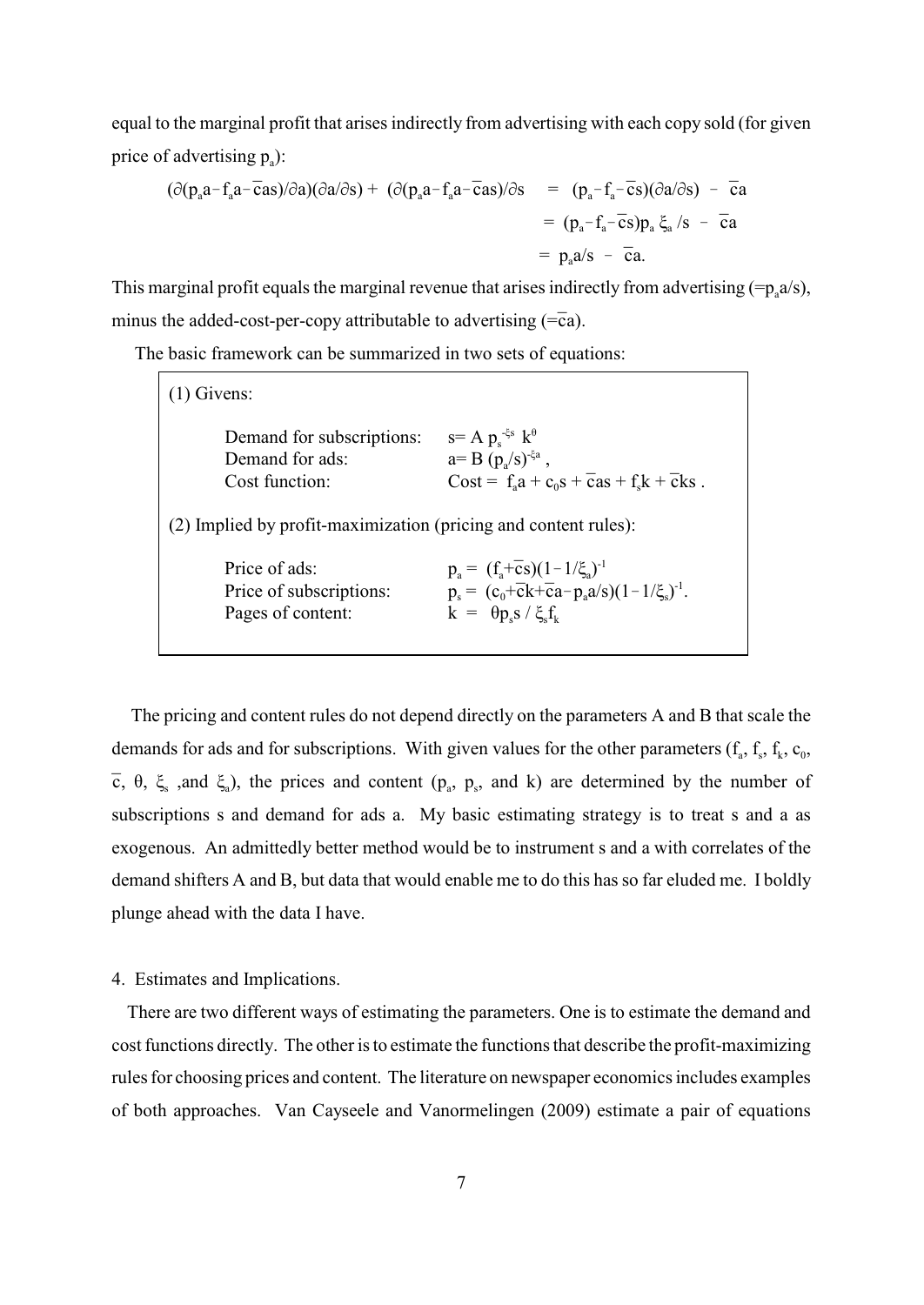describing the demand for ads and demand for subscriptions in Belgian newspapers. The demand for subscriptions is specified as nested logit, in which readers first choose between subscription to the local paper versus a national one, and then choose within the one category or the other. Demand for subscriptions depends on the characteristics of newspapers and of readers, and on the prices. Van Cayseele and Vanormelingen find that the elasticity of demand for subscriptions  $\xi$  ranges from 1.25 to 3.05. They estimate a demand for advertising directly and find a price elasticity of  $\xi_a \approx 1.5$ . Argentesi and Filistrucchi (2007) estimate a nested logit specification for reader demand and simple logit specification for advertising demand for Italys' four national newspapers. In their preferred specification the newspapers set ad rates noncooperatively but collude in setting cover prices.

 Rosse (1970) estimates a set of equations approximately like the three pricing and content rules implied by profit-maximization, using data for local newspapers across the US. Rosse allows for curvature of the cost function (which the simple model here does not exhibit), and also allows demand for subscriptions to depend directly on amount of ads. He finds a price elasticity of demand for subscriptions  $\xi_s \approx 1.4$ , taking into account the effect of change in subscription price on amount of ads, as interpreted byBlair and Romano (1993). He also finds that price elasticity of demand for advertising is  $\xi_a \approx 1.6$ . Rosse was the first to notice that variation in demand across cities could be exploited as a kind of natural experiment in measuring the effect of shifting demand on the costs and pricing of local newspaper monopolists. As far as I am aware this same principal has not yet been exploited in the study of Japan's local newspapers.

## 4.1. Price of advertising.

 Within the basic framework, much of the variation in price of advertising across local newspapers can be related to variation in number of subscribers s. The price of ads (not per subscriber) varies linearly with number of subscribers. Newspapers with smaller circulation, all else the same, have lower ad prices:

 $dp_0/ds = \overline{c}(1-1/\xi_0)^{-1} > 0$ ,

but higher ad prices per subscriber:

 $d(p_a/s)/ds = -f_a (1-1/\xi_a)^{-1} s^{-2} < 0.$ 

It is possible that elasticity of demand for advertising varies from one newspaper to another. But much of the actual variation in ad pricing across Japan's local newspapers is linearly related to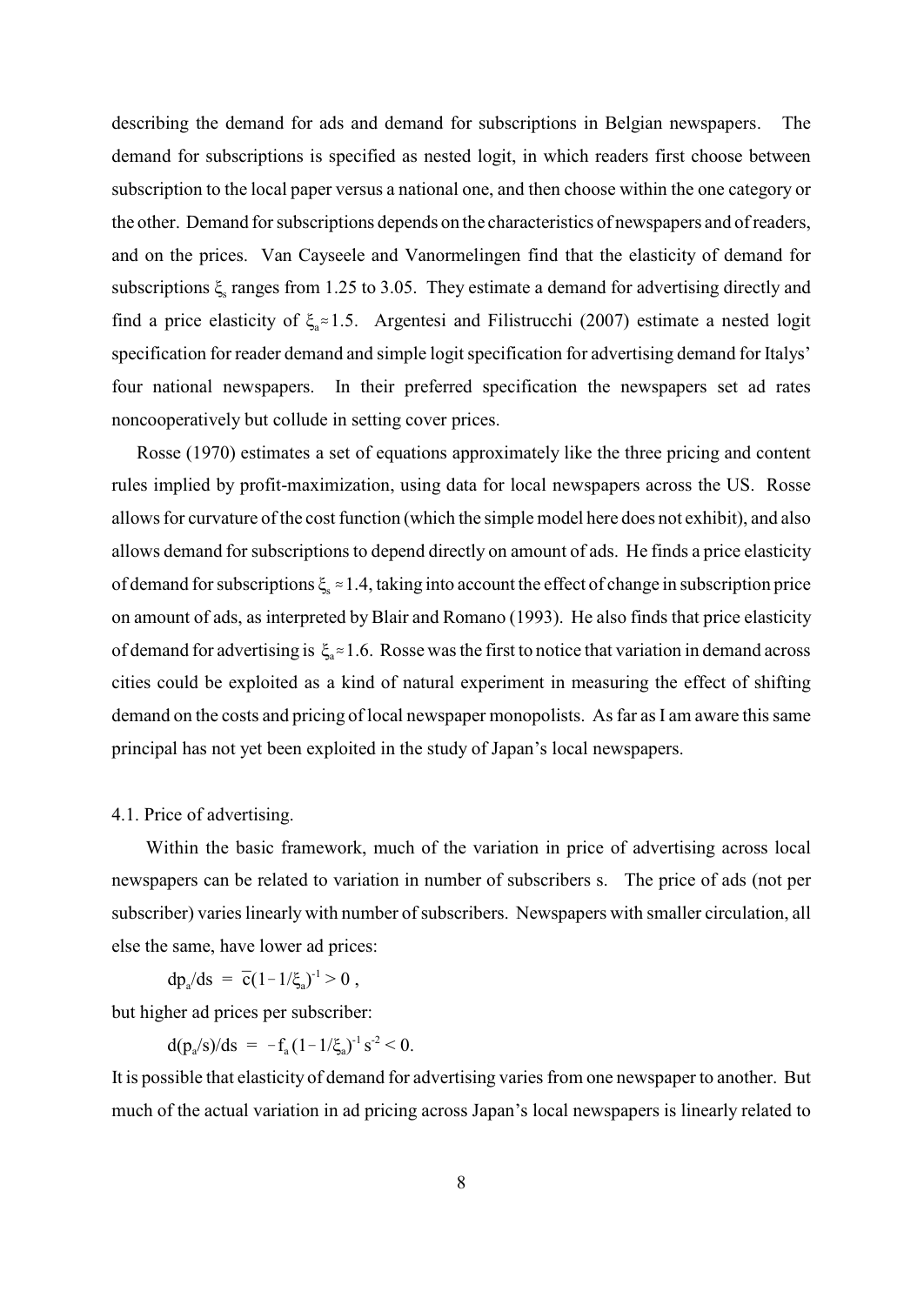number of subscribers, as implied by the model just described.

 Table 1 reports OLS regressions in which newspaper ad pricing is a linear function of circulation. There are four different prices, so four separate regressions. The dependent variable in the left-most regression of the table is the price for a legal notice posted in the society page per 1cm horizontal column (*dan* in Japanese). This is the basic plain-vanilla ad rate that is the anchor for each newspaper's menu of ad prices. The dependent variables in the other three Table 1 regressions are contract prices per horizontal column for black-and-white business display ads. These vary depending on whether the contract is for one, five or fifteen horizontal columns, within a six-month period. A page is divided into fifteen horizontal columns, so these are prices for one-fifteenth page, one-third page or one page, cumulatively within the contract period (The price is the same for a full page ad as for fifteen one-column ads). The rate for ads smaller than one horizontal column is the same as for a legal notice and is priced per horizontal column per centimeter width. A (Yomiuri shimbun) page is 37.9 cm wide. A (perhaps typical) small ad might amount to one half column (in other words 1/30th of a page), and so its price would be 18.95 x the price per column centimeter for a legal notice. The regressions use 2003 circulation because 2003 was the year in which the prices were last changed; they have remained the same in the seven years since then. The unit of observation is the particular edition of each paper. Some of the observations are for ads placed in more than one regional edition of a national newspaper. For these I aggregated the circulation over the regional editions covered. With those observations excluded, Chow tests favored the pooling of national and local papers. Chow tests favored pooling of morning and evening editions even with those observations included. The estimates reported in Table 1 are for the pooled sample. The R-squared is 0.75 for legal notice and 0.85 to 0.90 for the business display ads. It seems that the basic framework adequately describes the newspaper advertising cost function and the ad pricing behavior of newspapers. That is the newspapers each face a similar elasticity of demand for advertising and have similar first-copy costs of supplying advertising. The newspapers with greater circulation have correspondingly lower incremental costs and so set lower prices. Picard (1998) notes an approximately similar pattern in the advertising rates of U.S. newspapers.

### 4.2. Content.

For given parameters ( $\theta$ ,  $\xi$ , and  $f$ ), content k\* is proportionate to revenue from subscriptions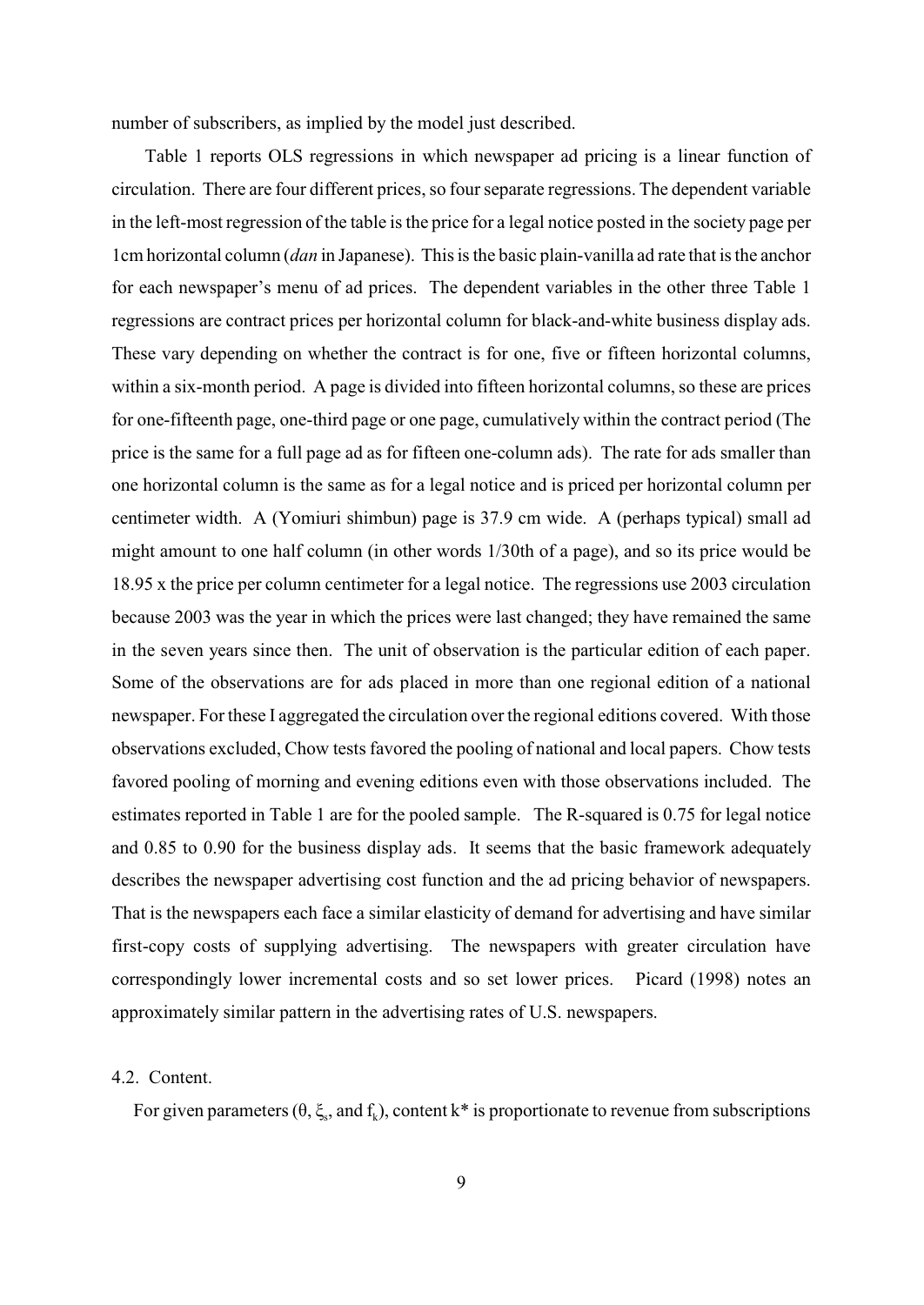$p_s$ s. That is:  $k^* = \theta p_s s / \xi_s f_k$ . An implication of this basic framework is that newspapers that face a decline in demand for subscriptions will reduce content.

Subscription price per page of content  $p_s / k^*$  is proportionate to  $1/s$ 

$$
p_{s'} \, k^* \ = \ \xi_s f_{k'} \, \theta s \ .
$$

Notice that  $\partial \ln(p_s / k^*) / \partial s = -1$ , but this is not the elasticity of demand. It is a reduced form relationship between s and  $p_s / k^*$  as other parameters shift. In fact, it is premised on constant elasticity of demand  $\partial s / \partial \ln p_s = \xi_s > 1$ . In the Argentesi and Filistrucchi (2007) estimates of reader demand facing Italy's four national newspapers the dependent variable is real price per issue, which is something like price per page of content. Most of the variation arises from which days happened to include weekly supplements. They report, at the sample mean, the elasticity of reader demand with respect to variation in real price of around 0.75, not too different from one, as would be implied by the logic just related. I have not so far been able to estimate  $\theta$ . My conjecture is that it is rather small. Large circulation papers and small circulation papers both have about 15 to 20 pages of content per morning issue.

#### 4.3. Price of subscriptions.

 To analyze the effect of collusive price setting requires that we expand the basic framework to show how the demands for subscription to each newspaper depend on the prices of rival newspapers. For example write the demand for subscription to newspaper 1

$$
s_1 = A_1 p_{s1}^{\xi s1} k^{\theta} \prod_{i \neq 1} p_{si}^{\xi 1i}
$$

where  $\xi_{1i}$  (=  $\partial \ln s_1 / \partial \ln p_i$ )>0 is the cross-elasticity of demand for subscriptions among rivals. Here stipulate that  $\xi_{s1} - \sum \xi_{1i} > 1$ . In other words, the rival newspapers are substitutes in demand  $(\xi_{1i} > 0)$ , and if their prices are the same, demand responds elastically to adjustment in their common price. Under the Japan Fair trade Commission special directive each newspaper is obliged to set geographically uniform prices but need not set the same price as rival newspapers. Nikae (2010) usefully points out that the legally mandated geographic uniformity can itself lead to softer price competition. This is not part of my analysis. My focus here is on the collusive setting of a common price.

 Now the national newspapers in Japan (Yomiuri, Asahi, and Mainichi) do in fact all set the same subscription price:

$$
p_{s1}\!\!=\!\!p_{s2}\!\!=\!\!p_{s3}\!\!=\!\!p_{s^*}
$$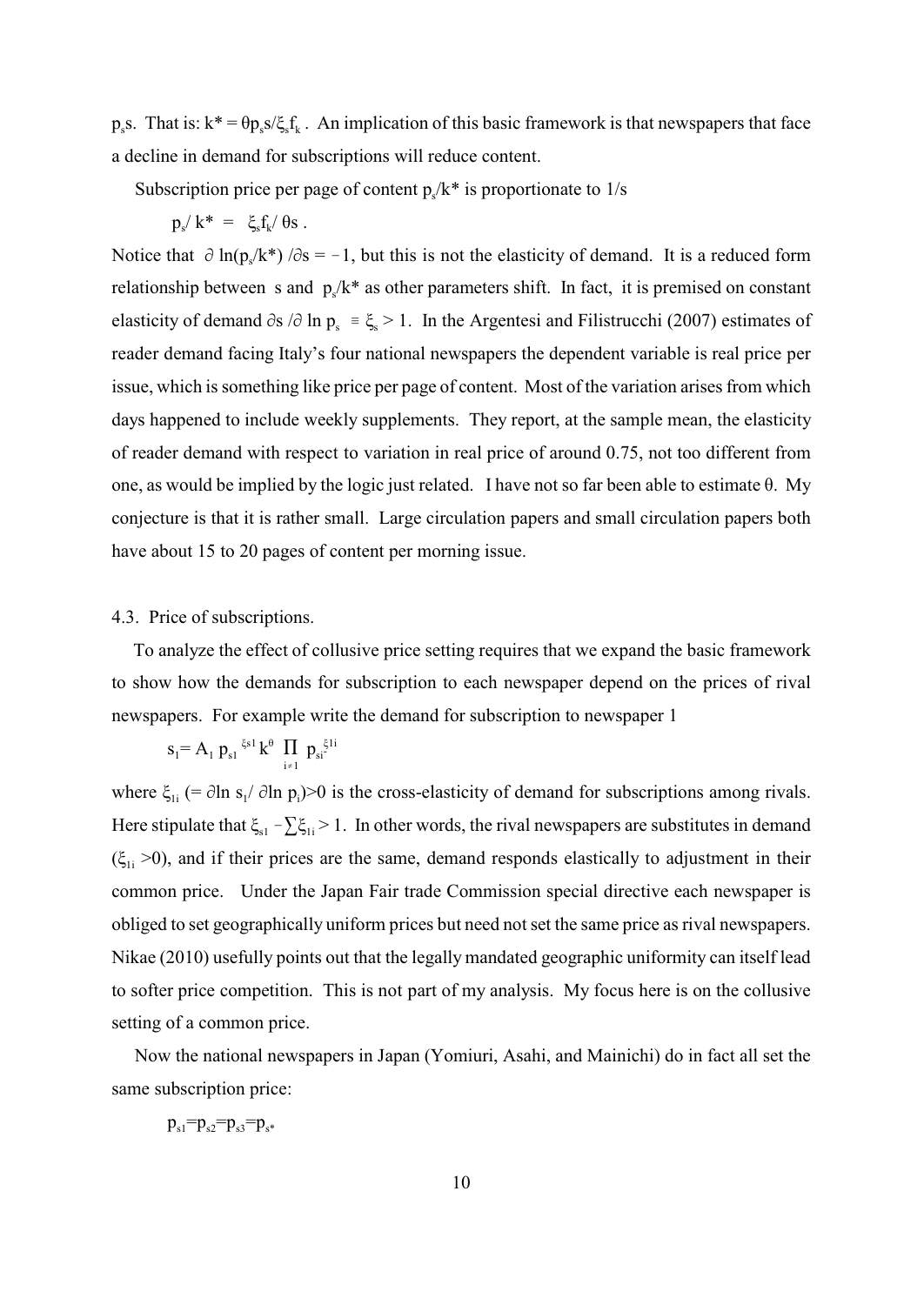For these three, the demand each faces becomes

$$
s_i = A_i \ p_{s^*}^{-\xi s 1 + \xi 2i + \xi 3i} k^{\theta} \prod_{i \neq 1,2,3} p_{s i}^{\ \xi 1i} , \quad i = 1,...,3 .
$$

Among the three, each would want to set a higher common price  $p_{\alpha*}$  than the price it would choose in the Bertrand equilibrium. But the one with lower incremental costs of subscriptions or greater ad revenue per subscriber would want a lower common price than the others. Perhaps the difference among the three in preferred common price is notso great, or perhaps they are able to reach a consensus. Whichever of these is true, the common price is higher than the Bertrand prices of each of them and this is the essence of resale price maintenance among the national newspapers in Japan. The subscription prices of the colluding firms under the resale price maintenance regime are higher than they otherwise would be. Their non-colluding rivals enjoy an increased demand as a result of the collusive price increase, but set the same Bertrand prices as they would in the absence of collusion. The two bloc newspapers Chunichi Shimbun and Hokkkaido Shimbun, and the other national paper Sankei Shimbun, all set the same 3,925 yen per month subscription price as the big three national papers. So do eleven of the local newspapers. That leaves seven local newspapers offering both morning and evening editions at lower subscription prices. The Shizuoka Shimbun is the largest circulation newspaper among the seven with a subscription price below that of the national dailies. Its subscription price is 2,900 yen and its circulation tops 700,000.

 Some descriptive statistics on newspapers are in Table 2. These are reported separately for the various editions of the sixteen newspaper that are setting the same 3,925 yen per month price of subscription, and for the local papers that are setting lower subscription prices. These are the data I use to analyze subscription prices. The data sources are noted in Appendix 1.

 My strategy is to estimate an equation explaining the subscription prices of the newspaper companies that set prices below the 3,925 yen per month set by Yomiuri, Asahi, and Mainichi, and then use that equation to predict out of sample the subscription prices of the others. Comparison of the predicted prices and the actual ones measures the effect of the resale price maintenance collusion. The estimating equation comes from substituting the price-of-ads equation,  $p_a/s = (f_a/s+\overline{c})(1-1/\xi_a)^{-1}$ , for  $p_a/s$  in the subscription-pricing equation. I report the estimate of the resulting equation in Table 3 and also directly below the equation itself here: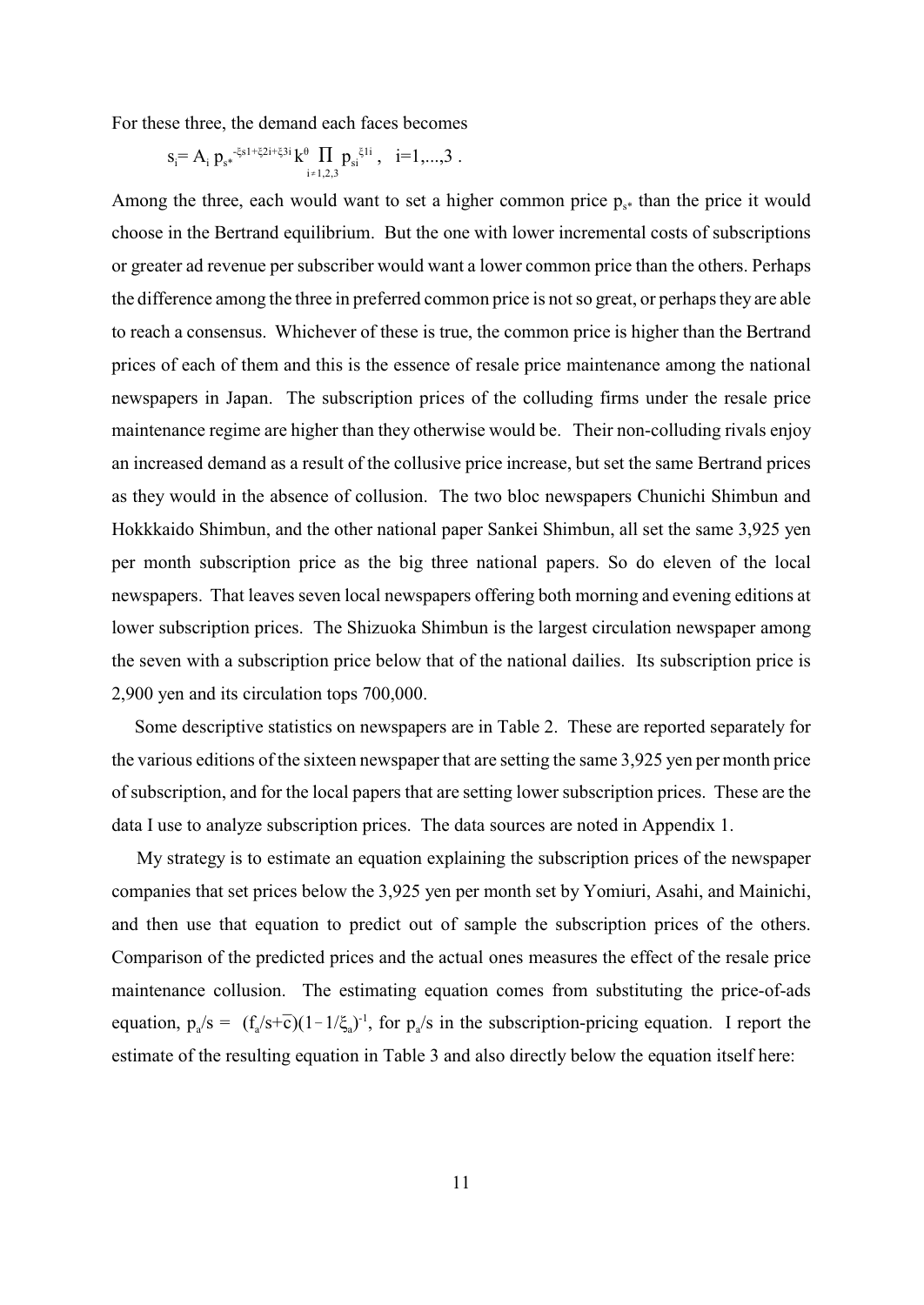| $=$<br>$p_{s}$  | $+$ $\beta_1$ (k+a)<br>$\beta_0$ | $+$ $\beta_2$<br>$\rm{a}$ | $\beta_3$<br>a/s<br>$^{+}$ |
|-----------------|----------------------------------|---------------------------|----------------------------|
| $p_{s}$<br>$=$  | $2,723 +$<br>$0.5$ (k+a)         | $-0.7$<br>a               | $-103,929$<br>a/s          |
|                 | $(+434)$                         |                           |                            |
|                 | if dual                          |                           |                            |
|                 | edition)                         |                           |                            |
| standard error: | 0.6                              | 1.1                       | 62,873                     |
| t value:        | 0.88                             | $-0.6$                    | $-1.65$                    |
| one-sided p:    | 0.193                            | 0.276                     | 0.054                      |
| R-square:       | 0.436                            |                           |                            |

 $p_s = c_0 (1 - 1/\xi_s)^{-1} + \overline{c} (1 - 1/\xi_s)^{-1} (k+a) - \overline{c} (1 - 1/\xi_a)^{-1} (1 - 1/\xi_s)^{-1} a - f_a (1 - 1/\xi_a)^{-1} (1 - 1/\xi_s)^{-1} a/s.$ 

Although the standard errors are large, the signs are as expected and the orders of magnitude of the coefficients are sensible. From the estimate, the elasticity of demand for advertising is computed as  $\xi_a = (1 + \beta_1/\beta_2)^{-1} = (1 - 0.5/0.7)^{-1} = 3.5$ . This seems about right, though higher than the corresponding estimate for Belgian newspapers (=1.5) reported by Van Cayseele and Vanormelingen (2009).

 For the price elasticity of demand for subscriptions we can use the slope coefficient from the advertising price regression to make an inference. From the Table 1 regressions it seems that the slope for business display ads is around  $0.4 = \partial p_a/\partial s = \overline{c}(1-1/\xi_a)^{-1}$ , so for  $\xi_a = 3.5$  we have  $\overline{c} \approx 0.4/1.4 = 0.29$  from which we infer  $\xi_s = (1 - \overline{c}/\beta_1)^{-1} = 2.3$ .

 The equation estimate in the text box (the same as in Table 3) is used to predict subscription prices for the out-of-sample newspapers, that is for the national newspapers and the others that set the same 3,925 yen per month subscription price as Yomiuri, Asahi and Mainichi. These predictions, standard errors of prediction and prediction errors are reported in the last columns of Table 4. The prediction errors are positive and indicate that subscriptions to the national dailies and others are 500 yen or more per month higher than if their pricing behavior mimicked that of the other local papers. The average prediction errors are Yomiuri:624 yen per month; Asahi:633 yen per month; Mainichi:664 yen per month, and for the regional and local papers:536 yen per month. The overall average, Nikkei aside, is 591 yen per month. Must I state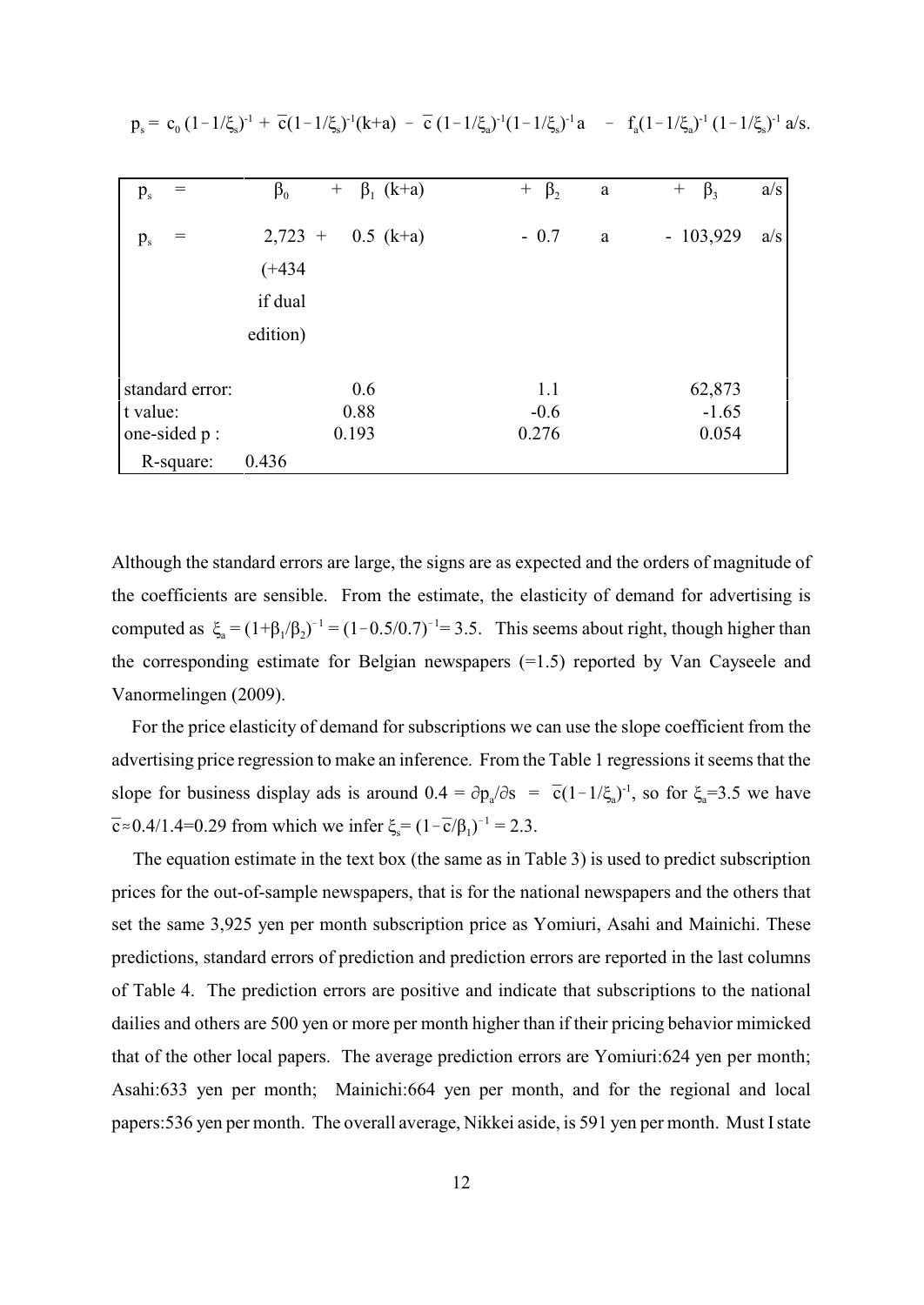the obvious, that the content of the higher-priced papers may be more esteemed than that of the others? If nevertheless we accept these estimates as measuring a collusive pricing effect, how great is the implied economic waste? The combined morning circulation in 2007 of all these, again Nikkei aside, is 33.4 million.

A back-of-envelope calculation using my estimates of the price elasticities  $\xi_s = 2.3$  and  $\xi_a = 3.5$ gives an approximate amount for the economic waste arising from 500 yen per month collusive increase in price of subscription. The calculations are straightforward. I find that the loss in consumer surplus to subscribers is 223-billion yen per year, the loss in consumer surplus to advertisers is about 89-billion yen per year, and the increased profit of the newspaper companies is 16-billion yen per year. Hence, the net waste is roughly 300-billion yen /yr (\$3-billion/yr.). I have placed the precise figures in the text box below.

 Summary of effects of collusive pricing on consumer surplus from subscriptions and from advertising and on newspaper profits:

> $\Delta CS_s = 1{,}573 - 1{,}796 = -223$ -billion yen/yr  $\Delta CS_a = 283 - 372 = -89$ -billion yen/yr.  $\Delta CS = -312$ -billion yen/ yr.  $\Delta \Pi$  = 16-billion yen/ yr.  $\Delta$ CS+ $\Delta$  $\Pi$  = -296-billion yen/ yr.

 This calculation is crude and ignores some secondary effects such as improvement in newspaper content and substitution toward non-colluding newspapers. Some detailed notes on these welfare calculations may be found in Appendix 2. Here Iwill sketch the main assumptions used.

The price-cost margin equations:

$$
(p_a - c_a)/p_a = 1/\xi_a
$$
  
\n $(p_s - c_s)/p_s = 1/\xi_s - p_a a/p_s s$ ,

imply that total profit equals

$$
(p_s - c_s)s + (p_a - c_a)a + \overline{c}as - f_kk = p_s s/\xi_s - p_a a + p_a a/\xi_a + \overline{c}as - f_kk.
$$
  
=  $p_s s/\xi_s - f_a a - f_k k.$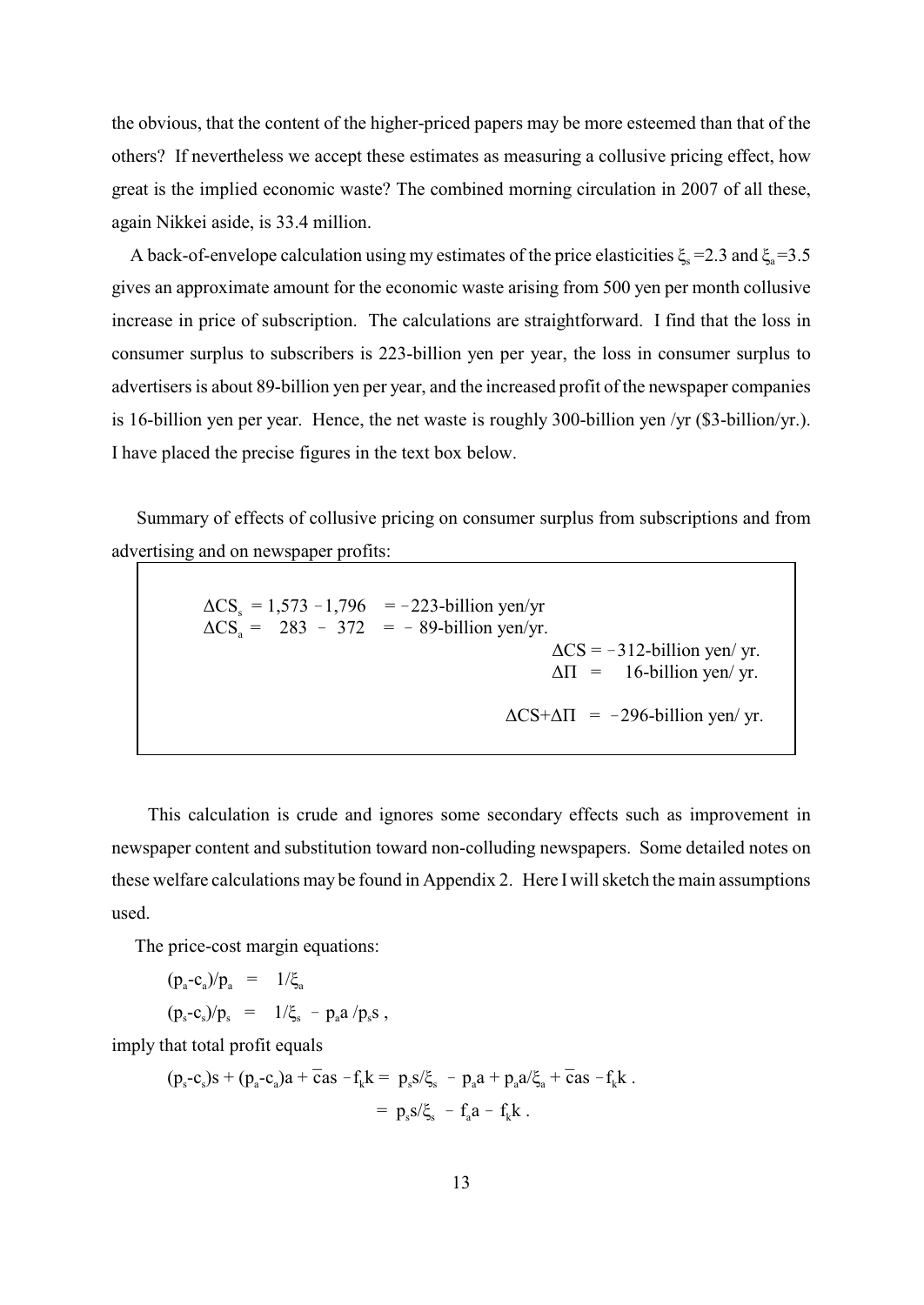It might seem from this that advertising contributes nothing to profit, but actually it does. Note that revenue from subscriptions  $p_s s$  in this expression presumes profit-maximizing pricing of subscriptions and advertising. Any increase in the marginal revenue from advertising or reduction in the costs of supplying advertising, lead the newspaper to set a lower price of subscriptions which results in enlarged revenue from subscriptions, and increases the first term in the above expression for total profit.

 The welfare calculations assume that collusive subscription pricing has no effect on price of ads per subscriber  $\Delta(p_{a}/s)$ =0, which implies also no effect on quantity of ads placed ( $\Delta$ a=0). This amounts to treating any increase in first-copy cost per subscriber caused by decreased circulation as negligible  $\Delta(f_a/s)=0$ ; recall that profit-maximizing implies  $p_a/s = (f_a/s + \overline{c})(1-1/\xi_a)^{-1}$ . Increasing the monthly subscription price by 500 yen (raising it to 3,925 yen per month), constricts circulation in the newspapers that join in this, and so also lowers the demand for ads. This reduces the consumer surplus from ads and reduces the newspapers' revenues from advertising. But of course the newspapers enjoy a higher marginal profit (actually reduced marginal losses) in their sales of subscriptions.

 The reason why colluding newspapers would profit from all setting the same high subscription price is that the cross-elasticities of demand among them are positive; the rival papers are substitutes in demand. As they adjust their prices together they face a less elastic demand response than would any one of them if it adjusted only its own price. A simple calculation shows that if the 500 yen per month price increase maximizes the profits of the colluding newspapers, then they must face an elasticity of demand with respect to adjustment in their common price of 2.0, compared to the 2.3 estimated elasticity of demand with respect to own price. That is, the average cross-elasticity of demand between each of the sixteen colluding papers seems to be about  $0.02$  (=  $(2.3-2.0)/(16-1)$ ). The basis for this calculation is the following: From the expression for price of subscriptions:  $p_s = (c_0 + \overline{c}k + \overline{c}a - p_a a/s)(1 - 1/\xi_s)^{-1}$ , the ratio of non-collusive price to collusive price is:

 $p_s / p_{s*} = 3{,}425/3{,}925 = (1 - 1/\xi_{s*})/(1 - 1/\xi_s) = (1 - 1/\xi_{s*})/(1 - 1/\ 2.3)$ ,

from which it follows that

 $(1-1/\xi_{**}) = (0.87)(1-0.43) = 0.50 = (1-1/2.0).$ 

The cross-elasticities of demand among the colluding papers are thus rather small ( $\approx 0.02$ ). Otherwise the collusive price increase would be much greater than it is. Based on this, each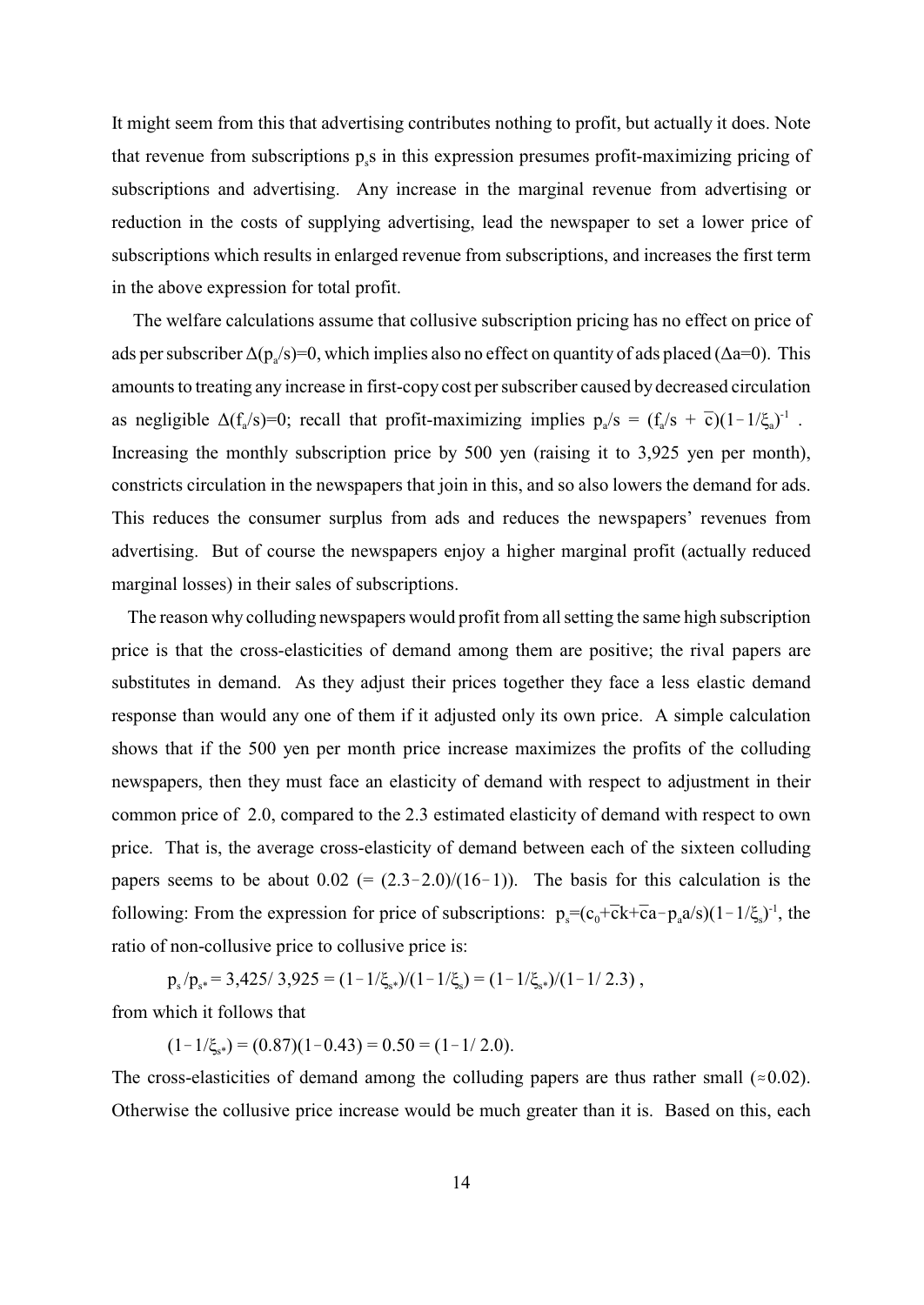newspaper in Japan seems to have its own base of loyal subscribers, reluctant to switch patronage. Horizontal differentiation is prominent.

 A final detail worth addressing is why some local newspapers join in setting the collusive price while many others do not. A related question is what deters defection from the cartel? I should first frankly admit that I do not have good answers. But here goes anyway. On the question of which papers join in setting the collusive price, there seem to be two factors. One is the size of circulation. The colluding local papers are mostly the ones with the largest circulation. The two notable exceptions to this are the Shizuoka Shimbun (s=717,229, and  $p_s$ =2,900 yen per month) and Tokyo Shimbun (s=585,508, and  $p_s$ =3,250 yen per month). The Tokyo Shimbun is in fact owned by Chunichi which does join in setting the collusive price for its flagship paper based in Nagoya ( $s=2,774,585$ ). My conjecture is that the local newspapers based in more populous cities face greater cross elasticities of demand with the national dailies (because their readers are sophisticated urbanites interested in the goings on in the cultural center). Participation by the large circulation local papers in the collusive pricing is thus valuable to the other colluders. The smaller circulation newspapers face essentially independent demand and remain outside the collusive ring without consequence. But cross-elasticity of demand can also be too great to sustain inclusion in the cartel, especially if side-payments are problematic. My conjecture is that the Shizuoka Shimbun and Tokyo Shimbun can remain outside the collusive ring because their geographic proximity to the home base of the national papers would make it impossible for them to match the collusive price and remain solvent (Shizuoka lies between Tokyo, the home base of Yomiuri, Asahi and Mainichi, and Nagoya, the home base of Chunichi).

 On what deters defection from the cartel by any of the national papers themselves, say, or by the others, the calculation must be that defection would end the cartel. Or there may be some enforcement mechanism that is opaque to me, such as full participation in press club activities being contingent on compliance. The resale price maintenance system assures that deviations from collusive pricing will be detected.

### 5. Conclusion.

 Japan's newspaper industry, like those of other nations, is likely soon to be overtaken by the profound technological changes moving all writing from print to electronic media. Economists have a brief time yet to study the peculiar practices of the Japanese newspaper tribe before it all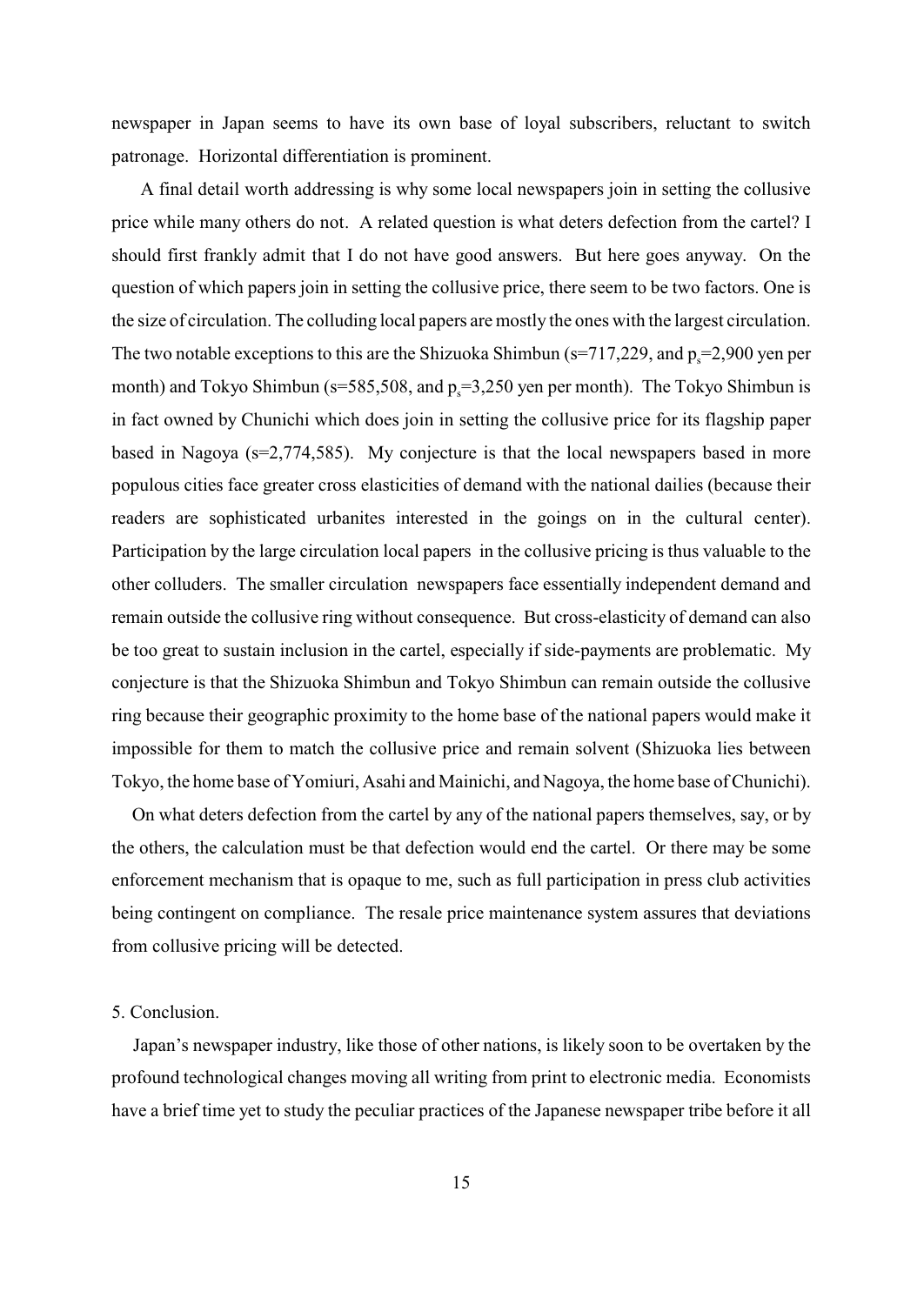disappears or at least evolves. When the obituary for Japanese daily print newspapers is finally written, a few lines in it should be devoted to resale price maintenance. Japan's leading national newspapers and a dozen of the largest regional and local papers, protected by a special 1953 exemption from antimonopoly law, have persistently kept their monthly subscription prices at the same common level, about 15 percent higher than they would otherwise have set. In doing so they added 16-billion yen per year to their own profit, based on my estimates here, but imposed a ¥300-billion per year burden on the nation.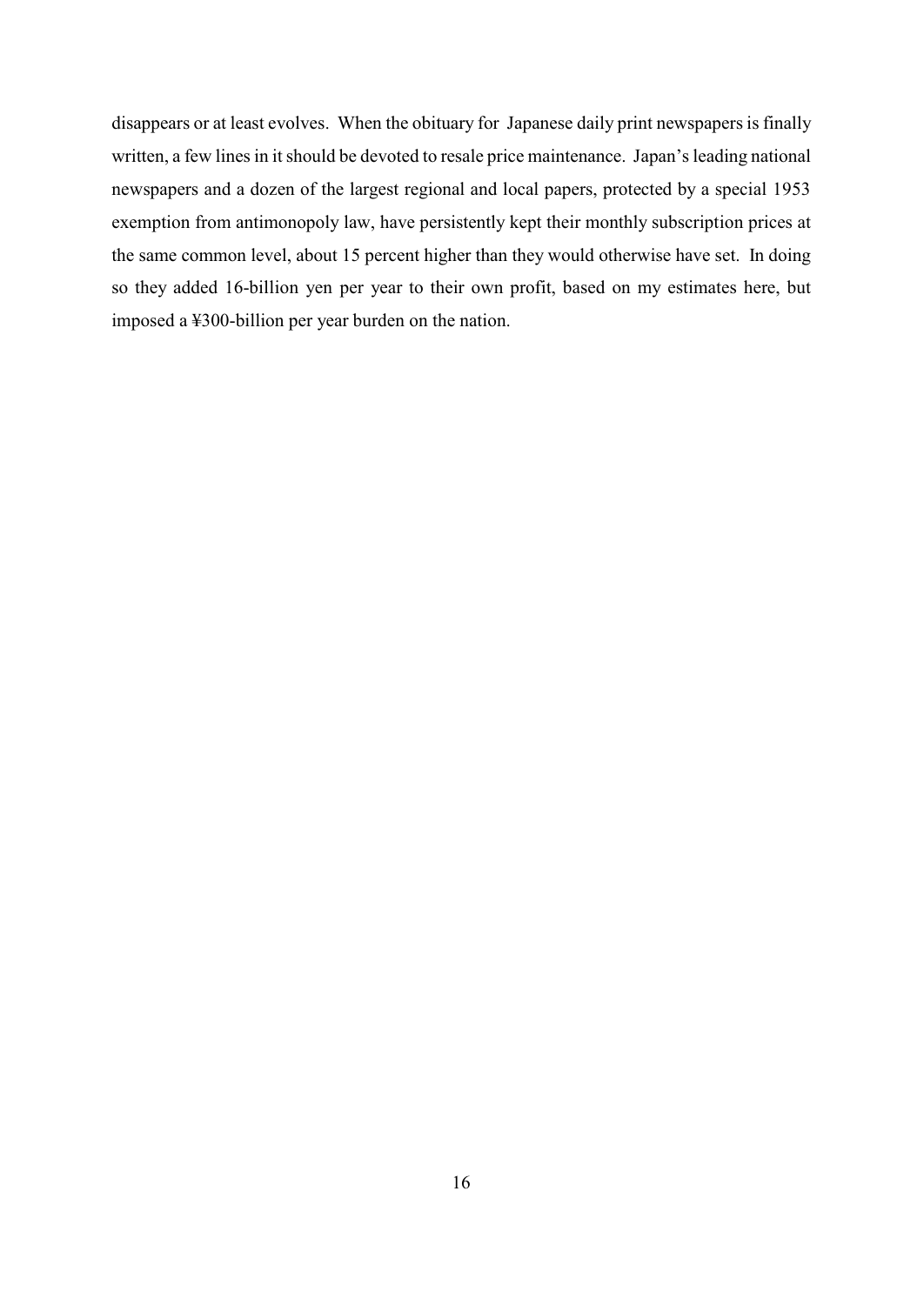Appendix 1. Data sources:

pages of ads, total pages:

Dentsu Inc. (Annual a). Dentsuu koukoku nenkan (Dentsu advertising annual), Dentsu.

subscription prices, circulation:

Dentsu Inc. (Annual b). Dentsuu shinbun nenkan (Dentsu newspaper annual), Dentsu.

prices of advertising:

Koukoutantou.com. Website. [http://www.koukokutantou.com/newspaper\\_1.html](http://www.koukokutantou.com/newspaper_1.html)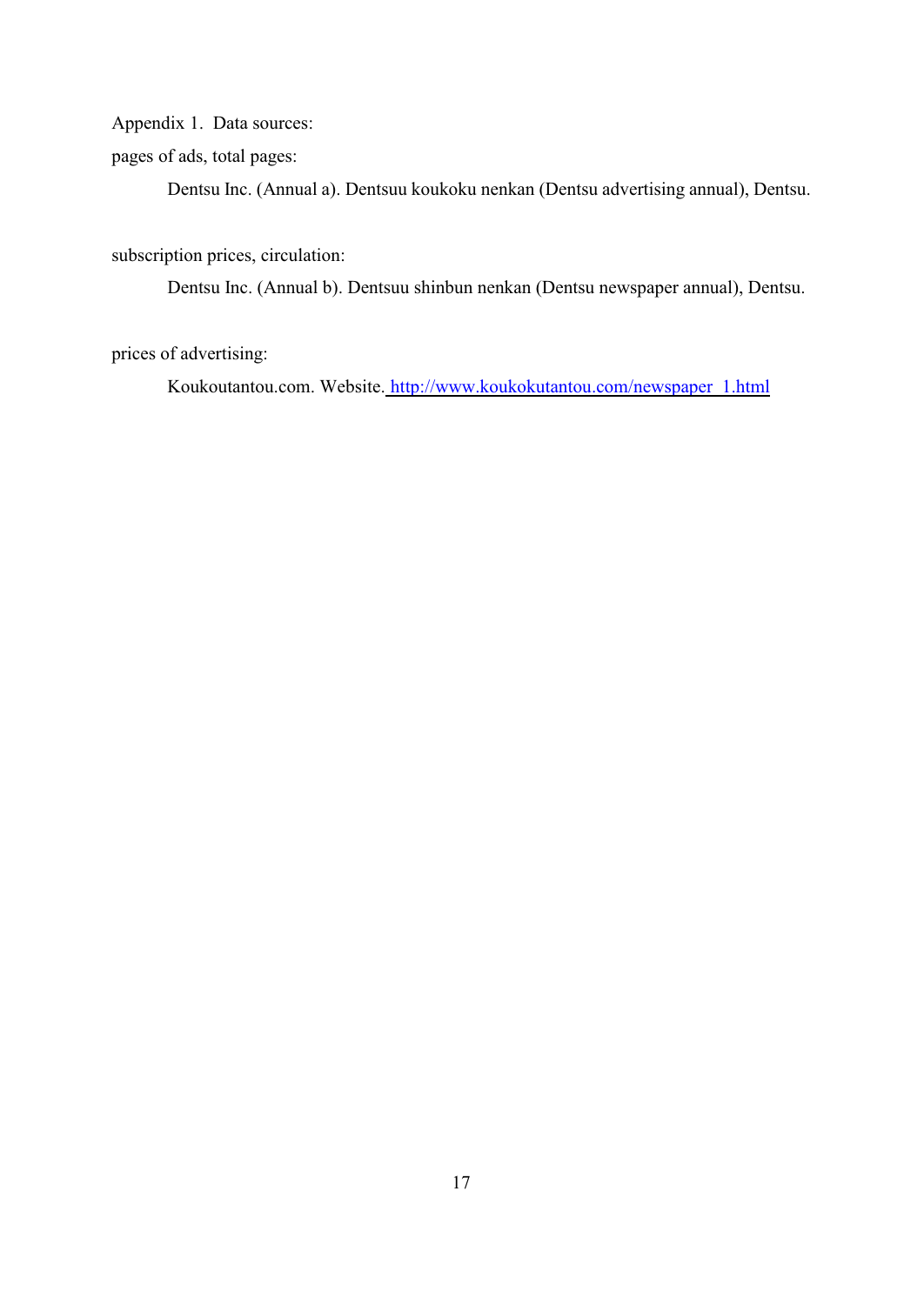Appendix 2. Some notes on the welfare calculation.

Here let asterisk \* denote observations under the collusive pricing regime, and let no asterisk denote the counterfactual absence of collusion.

(i). Givens:

Revenue from ads relative to revenue from subscriptions for newspapers with  $s > 800,000$  (source=Japan Newspaper Association):  $p_{**}a^* / p_{**} s^* = 0.45$ 

Morning circulation 2007 for dailies with subscription price 3,925 yen/mo:  $s^* = 33.4$ -million.

(ii). From estimates:

Price elasticity of demand for ads:

 $\xi$ <sub>a</sub>=3.5

Own-price elasticity of demand for subscriptions in each newspaper:  $\xi_{\rm s} = 2.3$ 

Collusive increase in monthly subscription price:  $p_s = 3,425$  yen/mo.  $\rightarrow p_{s*} = 3,925$  yen/mo.

(iii). Inferences (assuming  $\Delta(p_a/s)=0$ , and so  $\Delta a=0$ ; and assuming  $\Delta k=0$ ): Implied price elasticity of demand for subscriptions as prices of colluding newspapers are adjusted together:

 $\xi_{\rm s*} = 1.97$ 

.*..reasoning:* 

From expression for price of subscriptions:  $p_s = (c_0 + \overline{c}k + \overline{c}a - p_a a/s)(1 - 1/\xi_s)^{-1}$ ,  $p_s / p_{s*} = 3{,}425/3{,}925 = (1 - 1/\xi_{s*})/(1 - 1/\xi_{s}) = (1 - 1/\xi_{s*})/(1 - 1/2.3)$ .  $(1-1/\xi_{\rm s}) = (0.87)(1-0.43) = (1-1/1.97)$ 

Implied decrease in circulation caused by collusive increase in subscription price:  $s = 43.7$ -million  $\rightarrow s^* = 33.4$ -million

*...reasoning:*

From demand for subscriptions:  $s = A p_{s^*}^{\xi_s^*} k^{\theta}$ ,  $s/s^* = p_s^{-\xi s^*}/p_{s^*}^{-\xi s^*} = 3{,}425^{-2}/3{,}925^{-2} = 1.313 = s/33.4$ -million

Implied decrease in 2007 annual revenue from subscriptions caused by collusive increase in monthly subscription price:

 $p_s$  s = 1,796-billion yen/yr  $\rightarrow$   $p_{s*}$  s\* = 1,573-billion yen/ yr.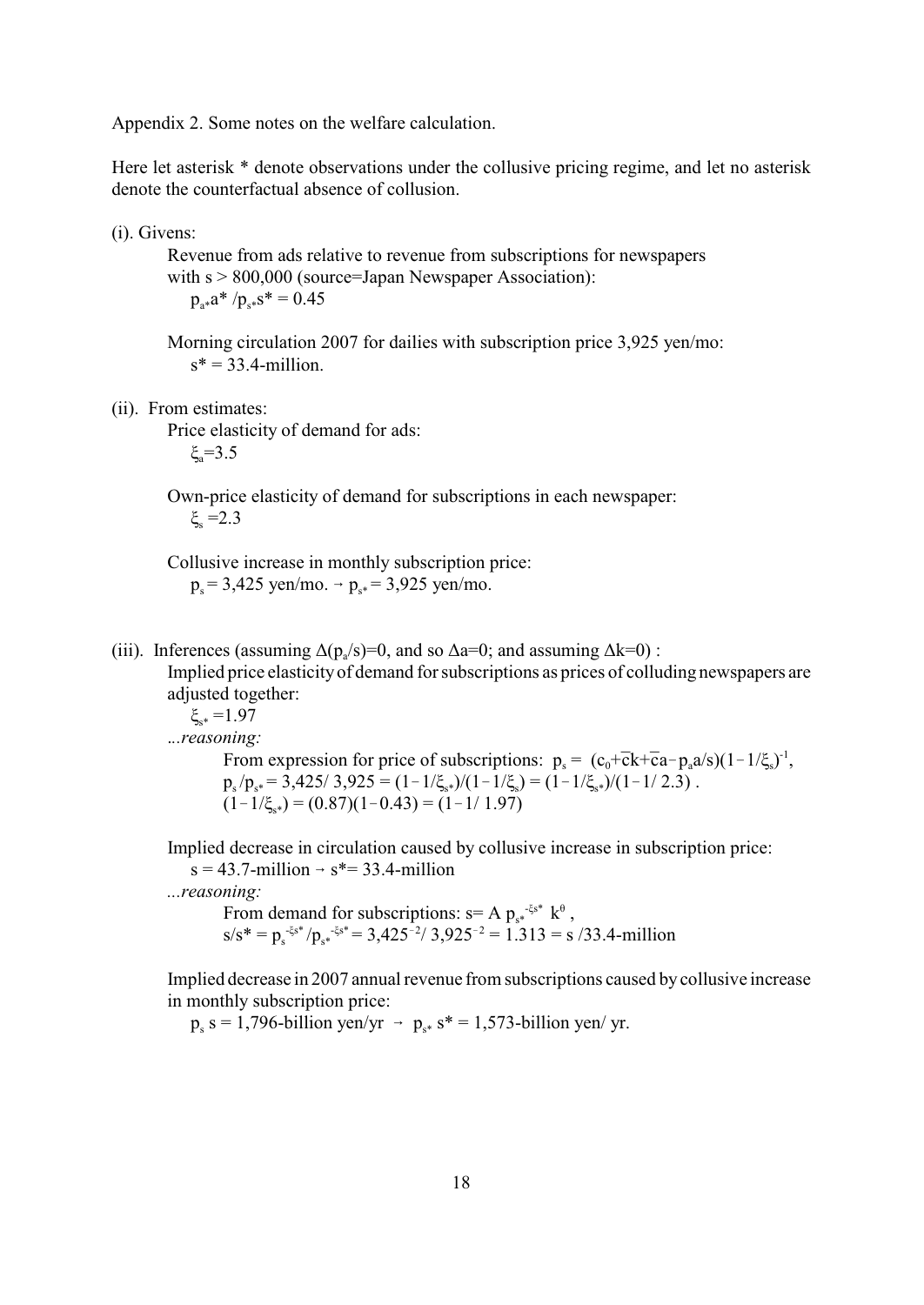Implied decrease in advertising revenue caused by the decrease in circulation that was induced by collusive increase in price of subscriptions:

 $p_a$  a = 930-billion yen/ yr.  $\rightarrow p_{a*}$  a<sup>\*</sup> = 708-billion yen/yr. *...reasoning:*

From assuming  $\Delta(p_a/s)=0$ , and so  $\Delta a=0$ ; and assuming  $\Delta k=0$ , and given  $p_{\alpha*}a^* / p_{\alpha*}s^* = 0.45$ , deduce that  $p_{\alpha*}a^* = 0.45$  (1,573) = 708 billion yen/ yr. ; and  $p_a a/s = 0.45 p_{s*}$ , so  $p_a a = 0.45 p_{s*} s*(s/s*) = 708 (1.313) = 930$ -billion yen/ yr.

The consumer surplus of subscribers:

 $= p_{s}$  s /( $\xi_{s}$  = 1)  $= p_{s}$  s /(2.0 - 1)  $= p_{s}$  s  $CS_s = 1,796$  billion yen/yr  $\rightarrow 1,573$ -billion yen/yr.

The consumer surplus of advertisers:

 $= p_a a / (\xi_a - 1) = p_a a / (3.5 - 1) = 0.4 p_a a$  $CS_a = 372$ -billion yen/yr  $\rightarrow$  283-billion yen/ yr.

Change in profit resulting from collusion :  $= (p_{s^*} s^* / \xi_{s^*} - f_a a - f_k k) - (p_s s / \xi_s - f_a a - f_k k)$  $= p_{s^*} s^* / \xi_{s^*} - p_s s / \xi_s$  $\Delta \Pi = 1,573/1.97 - 1,796/2.3 = 797 - 781 = 16$ -billion yen/yr.

Summary:

 $CS_s = 1,796$  billion yen/yr  $\rightarrow 1,573$ -billion yen/yr.  $CS_a = 372$ -billion yen/yr  $\rightarrow 283$ -billion yen/ yr.

 $\Delta CS_s = 1{,}573 - 1{,}796 = -223$ -billion yen/yr  $\Delta CS_a = 283 - 372 = -89$ -billion yen/yr.  $\Delta CS = -312$ -billion yen/ yr.

 $\Delta \Pi$  = 16-billion yen/ yr.

 $\Delta$ CS+ $\Delta$  $\Pi$  = -296-billion yen/ yr.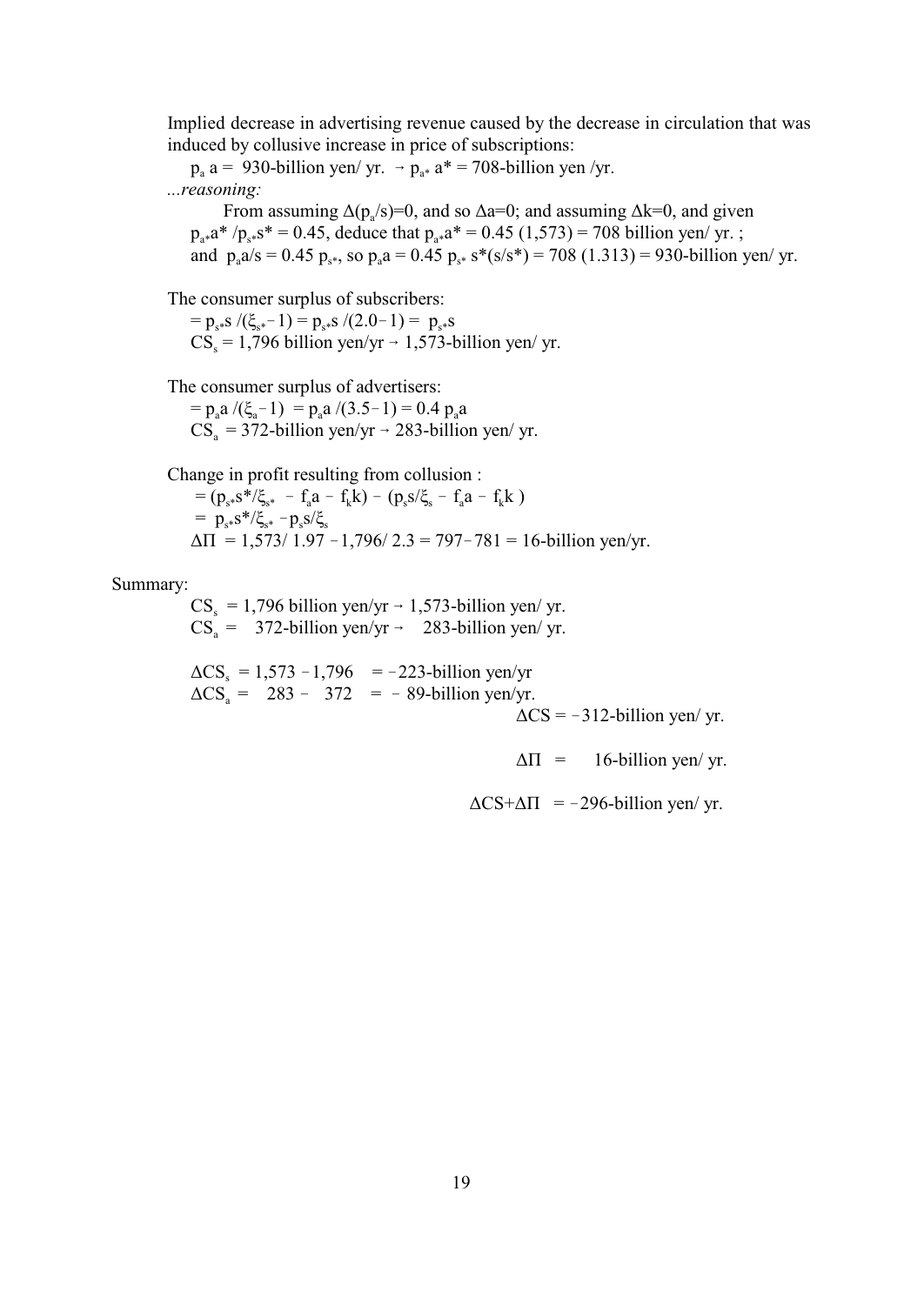## References

- Argentesi, Elena and Lapo Filistrucchi. (2007). "Estimating Market Power in a Two-Sided Market: The Case of Newspapers", *Journal of Applied Econometrics*, vol. 22, pp. 1247- 1266.
- Armstrong, Mark. (2006). "Competition in Two-Sided Markets", *The RAND Journal of Economics*, vol. 37, No. 3 (Autumn), pp. 668-691.
- Blair, Roger D. and Richard E. Romano. (1993). "Pricing Decisions of the Newspaper Monopolist", *Southern Economic Journal*, vol. 59, no. 4 (April), pp. 721-732.
- Chandra, Ambarish and Allan Collard-Wexler. (2008). "Mergers in Two-Sided Markets: An Application to the Canadian Newspaper Industry", *Journal of Economics and Management Strategy*, forthcoming.
- Dentsu Inc. (Annual a). Dentsuu koukoku nenkan (Dentsu advertising annual), Dentsu.
- Dentsu Inc. (Annual b). Dentsuu shinbun nenkan (Dentsu newspaper annual), Dentsu.
- Dentsu Inc. (2009). Jouhou medeia hakushou 2009 (Information media white paper 2009), Daiyamondo sha.
- Facta (2007). Chou-Mai-Yomi-Kei VS chihoushi no shea arasoi, dokusen nyuushu, tadoufuken ichiran (Asahi Mainchi Yomiuri Nikkei vs regional newspapers, rivalry for shares and monopolization, summary of number of copies issued in each prefecture), *Facta*, July 2007. <http://facta.co.jp/article/200707008.html>
- Flath, David. (1989). "Vertical Restraints in Japan," *Japan and the World Economy*, 1: 187-203.
- Japan Fair Trade Commission. Chosakubutsu saihan kyougikai (dai hakkai kaigou) gijiroku nado kouhyou ni tsuite (Official announcements of the eighth meeting of the conference on resale pricing of printed items). Shinbun ryuutsuu-torihiki kankou genjou (Current state of transaction practices in newspaper distribution), shiryou ni (Data tranche no. 2) <http://www.jftc.go.jp/pressrelease/08.july/080724tenpu02.pdf>
- Japan Fair Trade Commission, "Specific Unfair Trade Practices in the Newspaper Business", Fair Trade Commission Notification No. 9, July 21, 1999.
- Japan Newspaper Publishers and Editors Association. Deetabukku nihon no shinbun (Databook on Japanese newspapers), nihon shinbun kyokai, annual.
- Jullien, Bruno and Patrick Rey. (2007). "Resale Price Maintenance and Collusion", *The Rand Journal of Economics*, vo. 38, no. 4 (Winter), pp. 983-1001.

Koukoutantou.com. Website. [http://www.koukokutantou.com/newspaper\\_1.html](http://www.koukokutantou.com/newspaper_1.html)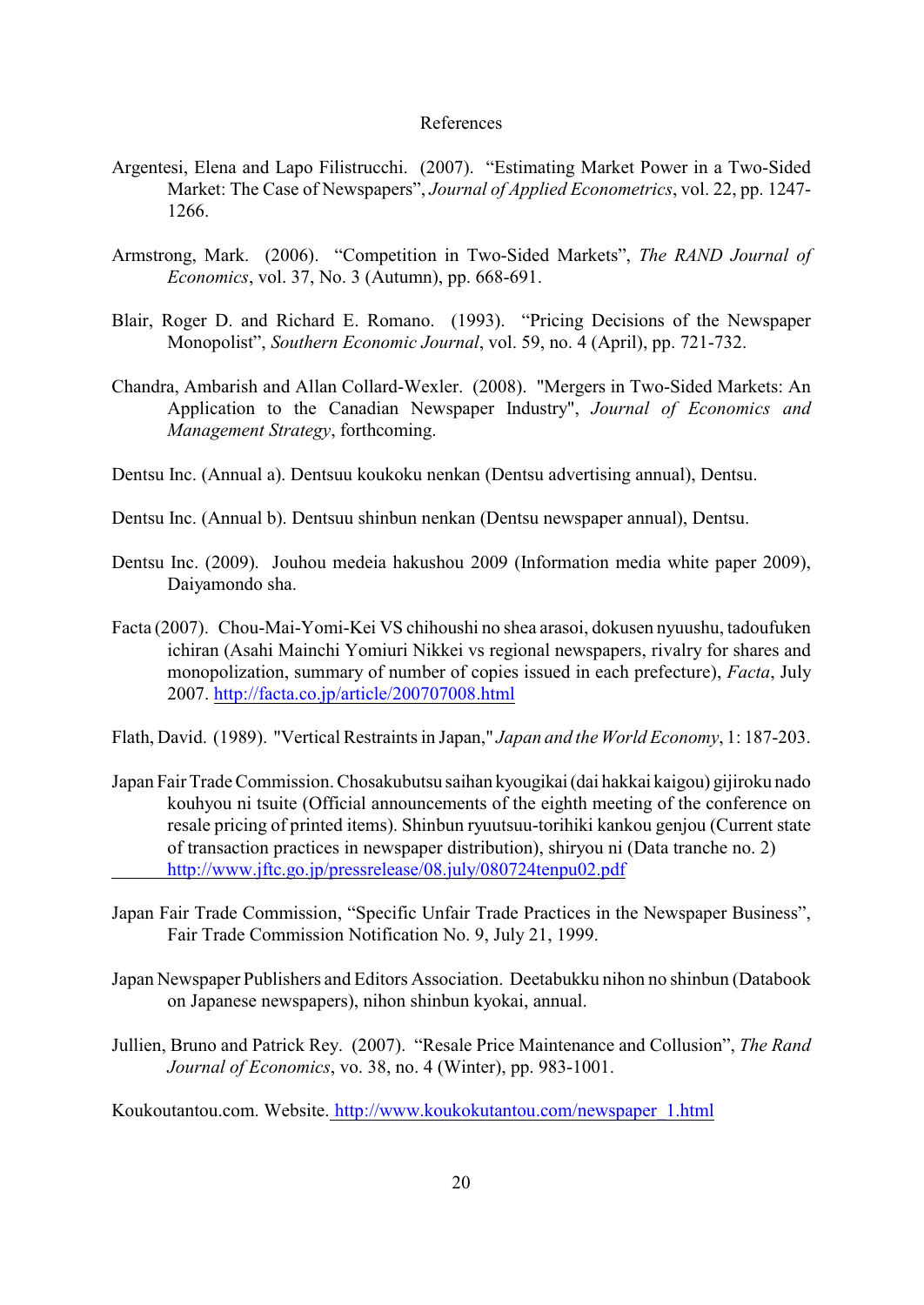- Nikae, Daisuke. (2010). "Uniform Pricing in the Japanese Newspaper Industry", unpublished manuscript.
- Picard, Robert G. (1998). "A Note on the Relations Between Circulation Size and Newspaper Advertising Rates", *The Journal of Media Economics*, vol. 11, no. 2, pp. 47-55.
- Rosse, James N. (1970). "Estimating Cost Function Parameters Without Using Cost Data: Illustrated Methodology", *Econometrica*, vol. 38, no. 2 (March), pp. 256-275.
- Telser, Lester. (1960). "Why Should Manufactureres Want Fair Trade?", *The Journal of Law and Economics*, vol.3, pp. 86-105.
- Van Cayseele, Patrick and Stijn Vanormelingen. (2009). "Prices and Network Effects in Two-Sided Markets: the Belgian Newspaper Industry", unpublished manuscript.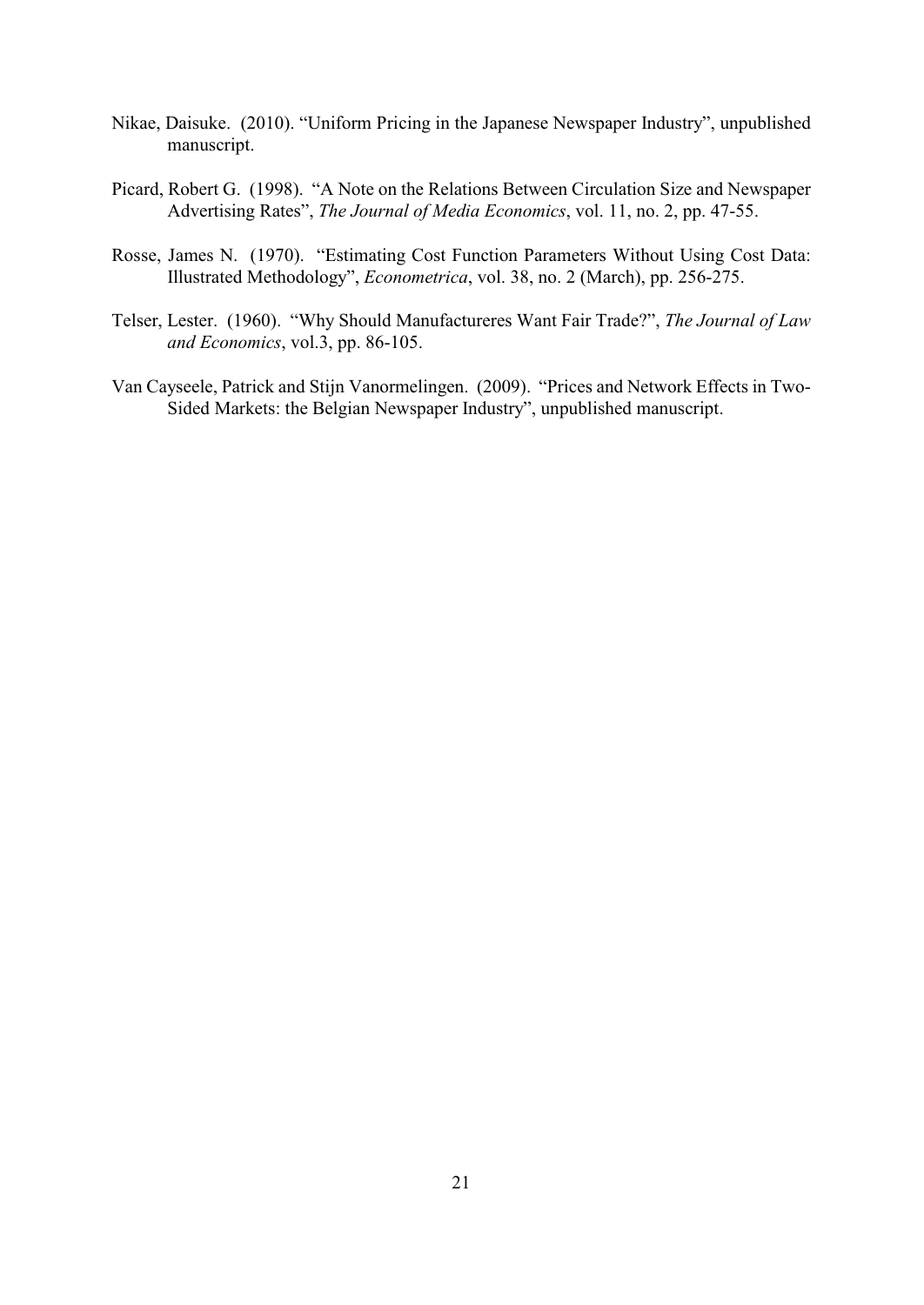|                    | Advertising<br>rate for legal<br>notice |                |                | Advertising rate for display ad |  |  |
|--------------------|-----------------------------------------|----------------|----------------|---------------------------------|--|--|
|                    | $1 \text{ cm} \times 1 \text{ dan}$     | 1 dan          | 5 dan          | 15 dan                          |  |  |
| Intercept          | 11,309<br>11.2                          | 112,692<br>8.6 | 100,875<br>8.2 | 93,420<br>6.4                   |  |  |
| Circulation (2003) | 0.019<br>19.1                           | 0.440<br>34.0  | 0.416<br>34.2  | 0.352<br>24.3                   |  |  |
| R-Square           | 0.756                                   | 0.908          | 0.909          | 0.835                           |  |  |
| $n=119$            |                                         |                |                |                                 |  |  |

Table 1. Regression estimates relating newspaper ad pricing to circulation.

Note. The numbers below the parameter estimates are t-statistics. The sample includes observations for each edition of each newspaper: morning and evening editions, national and local papers.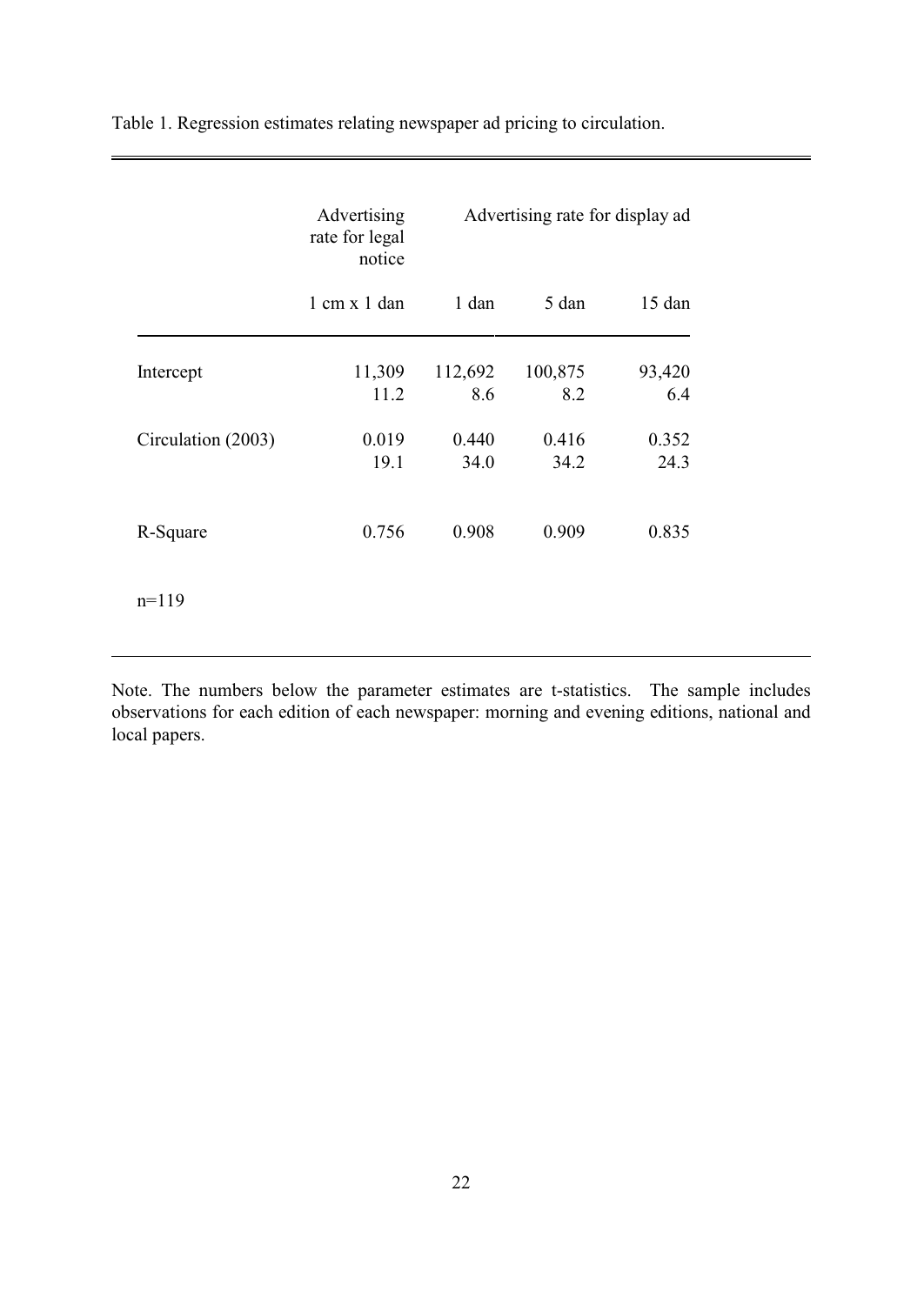|  |  |  | Table 2. Descriptive statistics on Japanese newspapers, 2007. |
|--|--|--|---------------------------------------------------------------|
|--|--|--|---------------------------------------------------------------|

|                                         |         | per month | The 37 newspapers in the sample with<br>subscription prices less than 3,925 yen |                                |         |         | yen per month | The 28 morning editions of the 16 newspapers<br>in the sample with subscription prices of 3,925 |         |           |
|-----------------------------------------|---------|-----------|---------------------------------------------------------------------------------|--------------------------------|---------|---------|---------------|-------------------------------------------------------------------------------------------------|---------|-----------|
| Variable                                |         | Mean      |                                                                                 | <b>Std Dev Minimum Maximum</b> |         |         | Mean          | <b>Std Dev</b>                                                                                  | Minimum | Maximum   |
| Subscription price $(\frac{1}{2}$ /mo.) | $p_{s}$ | 3,002     | 355                                                                             | 1,995                          | 3,870   | $p_{s}$ | 3,925         | $\mathbf{0}$                                                                                    | 3,925   | 3,925     |
| Circulation                             | S       | 250,615   | 177,397                                                                         | 40,165                         | 975,652 | S       | 1,153,830     | 1,374,653                                                                                       | 72,617  | 6,068,547 |
| Content pages per month                 | k       | 553       | 87                                                                              | 344                            | 715     | k       | 599           | 46                                                                                              | 498     | 743       |
| Pages per month                         | $k+a$   | 810       | 133                                                                             | 496                            | 1,024   | k+a     | 1,034         | 123                                                                                             | 791     | 1,230     |
| Ad Pages per month                      | a       | 257       | 75                                                                              | 82                             | 404     | a       | 435           | 103                                                                                             | 267     | 640       |
| Ad pages per month                      |         |           |                                                                                 |                                |         |         |               |                                                                                                 |         |           |
| divided by circulation                  | a/s     | 0.00131   | 0.00076                                                                         | 0.00033                        | 0.00479 | a/s     | 0.00100       | 0.00109                                                                                         | 0.00011 | 0.00448   |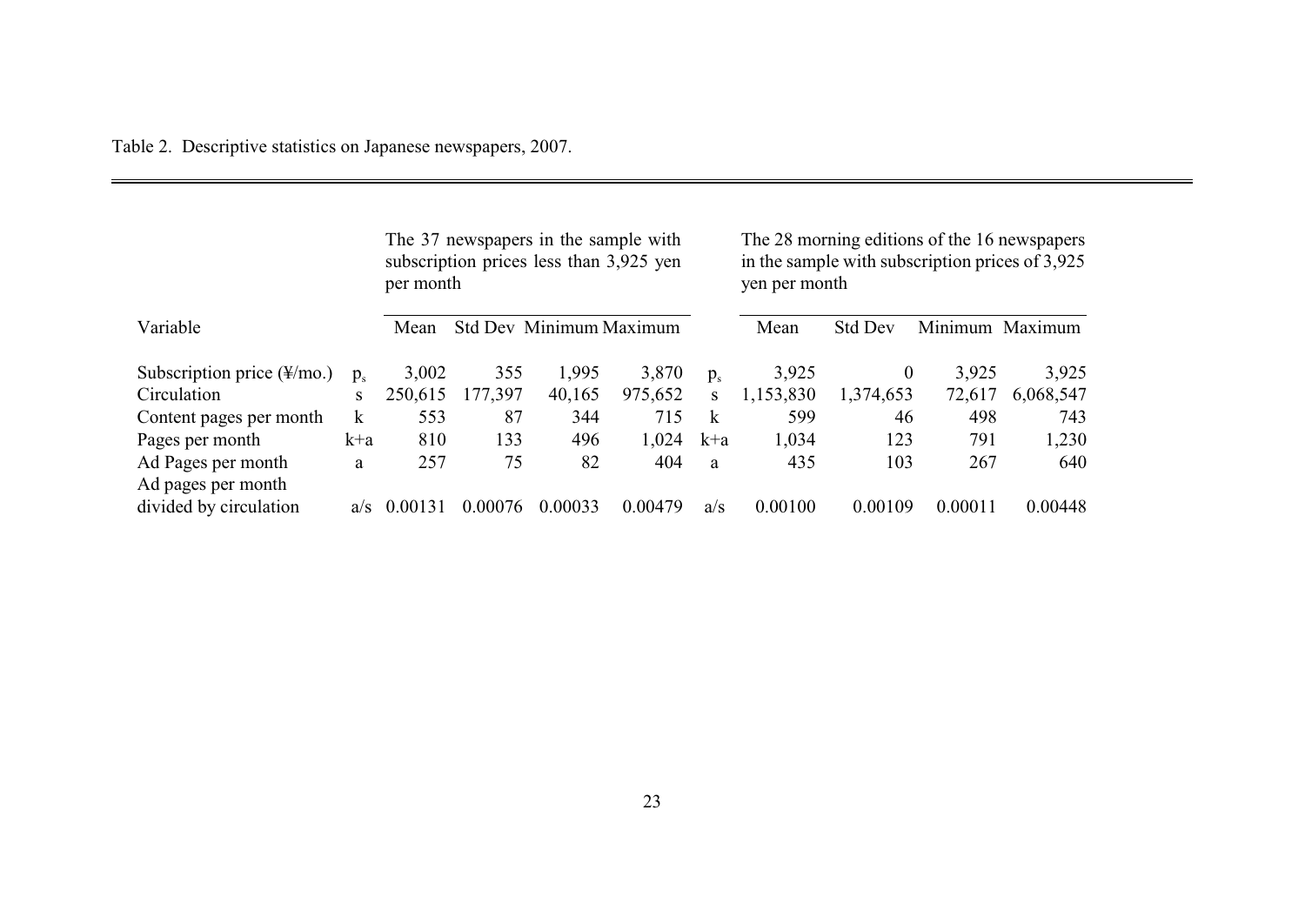|                                                                     |       | Subscription<br>Price |         |
|---------------------------------------------------------------------|-------|-----------------------|---------|
| <b>Explanatory Variable</b>                                         |       | $(\frac{1}{2}$ month) | t-value |
| Intercept                                                           |       | 2,723                 |         |
| Dummy equal to one if<br>price includes both<br>morning and evening |       |                       |         |
| editions                                                            |       | 434                   |         |
| Pages per month                                                     | $k+a$ | 0.5                   | 0.88    |
| Pages of advertising<br>per month                                   | a     | $-0.7$                | $-0.60$ |
| Pages of advertising<br>divided by circulation                      | a/s   | $-103,929$            | $-1.65$ |
| $R$ -squared=0.436                                                  |       |                       |         |
| $n=37$                                                              |       |                       |         |

Table 3. Explaining the newspaper subscription prices that are less than 3,925 yen per month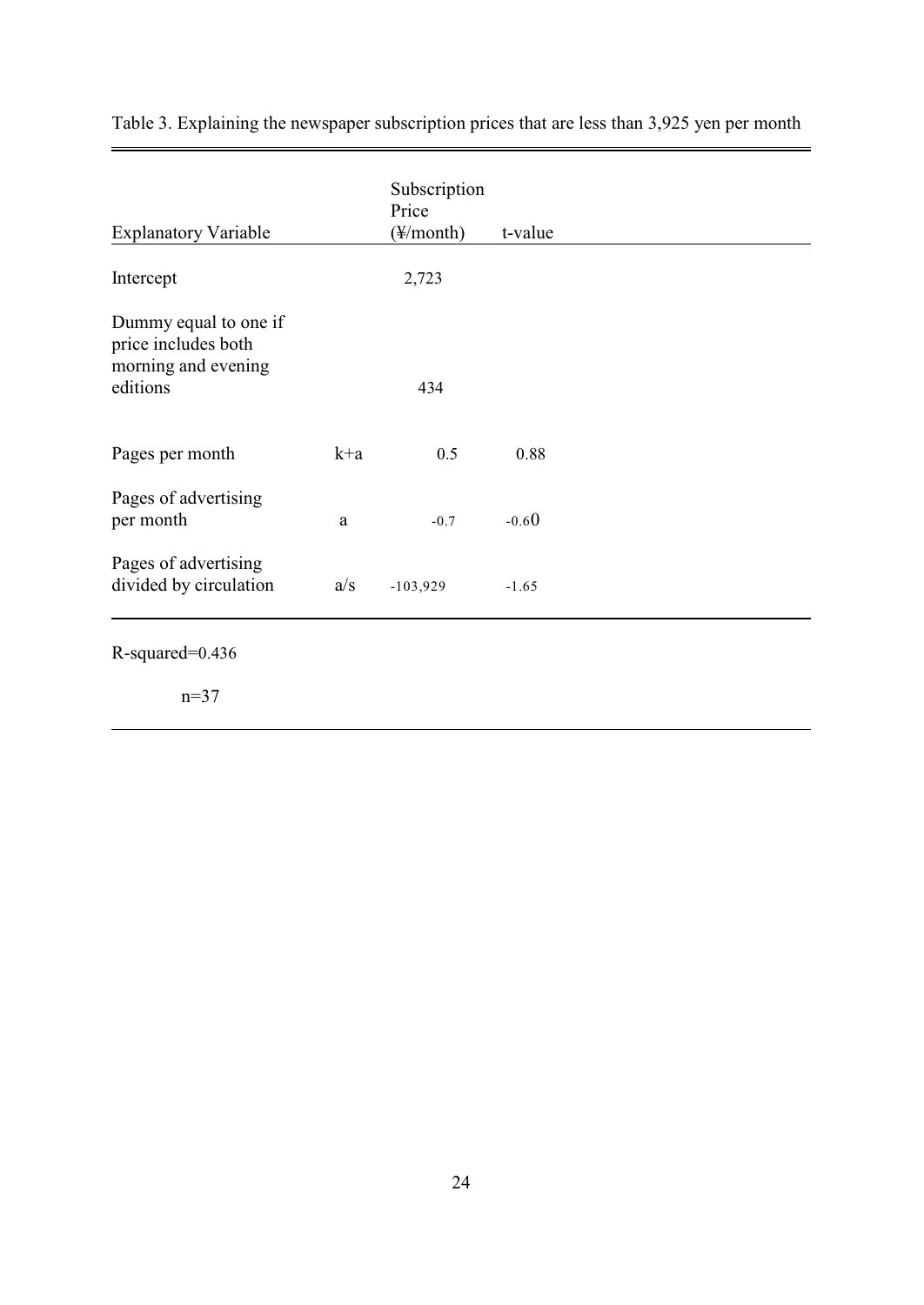Table 4. Out-of-sample prediction errors for monthly subscription price.

|                       | Circulation |           | Subscription price   |         |      |       |
|-----------------------|-------------|-----------|----------------------|---------|------|-------|
| Newspaper             |             |           |                      | Predic- | s.d. | Error |
|                       | morning     | evening   | $(\frac{1}{2}$ /mo.) | tion    |      |       |
|                       |             |           |                      |         |      |       |
| THE YOMIURI SHIMBUN   | 6,068,547   |           |                      |         | 390  |       |
| (Tokyo)               |             | 2,357,250 | 3,925                | 3,361   |      | 564   |
| YOMIURI SHIMBUN       | 232,992     |           | 3,925                | 3,168   | 339  | 757   |
| (Hokkaido)            |             | 64,396    |                      |         |      |       |
| YOMIURI SHIMBUN       | 2,547,583   |           | 3,925                | 3,361   | 372  | 564   |
| (Osaka)               |             | 1,332,683 |                      |         |      |       |
| YOMIURI SHIMBUN       | 160,333     |           | 3,007                | 2,713   | 331  | 294   |
| (Nagoya) morning      |             |           |                      |         |      |       |
| YOMIURI SHIMBUN       | 914,687     |           | 3,925                | 3,324   | 338  | 601   |
| (Seibu)               |             | 109,479   |                      |         |      |       |
| YOMIURI SHIMBUN       | 108,299     |           | 3,925                | 2,959   | 379  | 966   |
| (Hokuriku)            |             | 5,180     |                      |         |      |       |
| YOMIURI SHIMBUN       | 10,032,441  | 3,868,988 |                      |         |      |       |
|                       |             |           |                      |         |      |       |
| THE ASAHI SHIMBUN     | 4,358,660   |           | 3,925                | 3,369   | 378  | 556   |
| (Tokyo)               |             | 1,958,061 |                      |         |      |       |
| THE ASAHI SHIMBUN     | 155,750     |           | 3,925                | 3,102   | 335  | 823   |
| (Hokkaido)            |             | 53,740    |                      |         |      |       |
| THE ASAHI SHIMBUN     | 2,336,911   |           | 3,925                | 3,366   | 348  | 559   |
| (Osaka)               |             | 1,294,724 |                      |         |      |       |
| THE ASAHI SHIMBUN     | 424,246     |           | 3,925                | 3,293   | 313  | 632   |
| (Nagoya)              |             | 146,107   |                      |         |      |       |
| THE ASAHI SHIMBUN     | 791,140     |           | 3,925                | 3,332   | 331  | 593   |
| (Seibu)               |             | 135,628   |                      |         |      |       |
| THE ASAHI SHIMBUN     | 8,066,707   | 3,588,260 |                      |         |      |       |
|                       |             |           |                      |         |      |       |
| THE NIKKEI (Tokyo)    | 1,809,446   | 937,844   | 4,383                | 3,382   | 391  | 1,001 |
| THE NIKKEI (Hokkaido) |             |           |                      |         |      |       |
| morning               | 56,533      |           | 3,568                | 1,875   | 697  | 1,693 |
|                       | 775,434     |           |                      |         |      |       |
| THE NIKKEI (Osaka)    |             | 476,176   | 4,383                | 3,333   | 384  | 1,050 |
|                       | 204,996     |           |                      | 3,083   |      |       |
| THE NIKKEI (Nagoya)   |             | 143,319   | 4,383                |         | 403  | 1,300 |
|                       | 194,100     |           |                      | 3,073   | 401  |       |
| THE NIKKEI (Seibu)    |             | 66,363    | 4,383                |         |      | 1,310 |
| THE NIKKEI            | 3,040,509   | 1,623,702 |                      |         |      |       |
|                       |             |           |                      |         |      |       |
|                       | 2,774,585   |           |                      |         |      |       |
| THE CHUNICHI SHIMBUN  |             | 650,297   | 3,925                | 3,394   | 323  | 531   |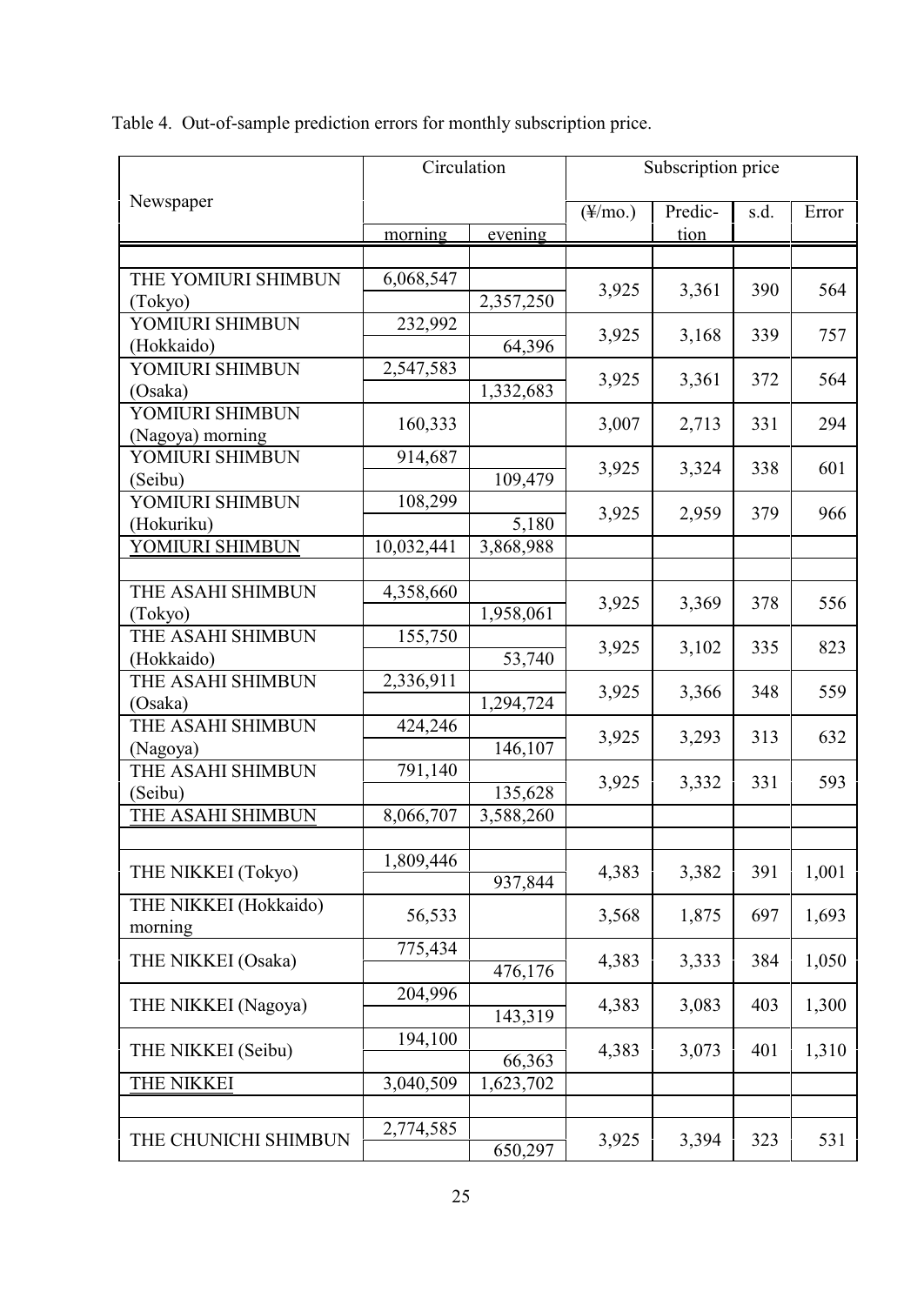|                               | Circulation |           | Subscription price   |                 |     |       |
|-------------------------------|-------------|-----------|----------------------|-----------------|-----|-------|
| Newspaper                     |             |           | $(\frac{1}{2}$ /mo.) | Predic-<br>s.d. |     | Error |
|                               | morning     | evening   |                      | <u>tion</u>     |     |       |
|                               |             |           |                      |                 |     |       |
| <b>MAINICHI SHIMBUN</b>       | 1,640,998   |           |                      |                 |     |       |
| (Tokyo)                       |             | 462,952   | 3,925                | 3,378           | 305 | 547   |
| <b>MAINICHI SHIMBUN</b>       | 72,617      |           | 3,925                | 3,009           | 333 | 916   |
| (Hokkaido)                    |             | 17,697    |                      |                 |     |       |
| <b>MAINICHI SHIMBUN</b>       | 176,101     |           | 3,925                | 3,245           | 294 | 680   |
| (Nagoya)                      |             | 49,069    |                      |                 |     |       |
| <b>MAINICHI SHIMBUN</b>       | 664,559     |           | 3,925                | 3,312           | 302 | 613   |
| (Seibu)                       |             | 102,896   |                      |                 |     |       |
| <b>MAINICHI SHIMBUN</b>       | 1,419,552   |           | 3,925                | 3,360           | 306 | 565   |
| (Osaka)                       |             | 830,585   |                      |                 |     |       |
| <b>MAINICHI SHIMBUN</b>       | 3,973,827   | 1,463,199 |                      |                 |     |       |
| <b>SANKEI SHIMBUN</b>         |             |           |                      |                 |     |       |
|                               | 975,652     |           | 2,950                | 2,962           | 302 | $-12$ |
| (Tokyo)                       | 1,224,957   |           |                      |                 |     |       |
| <b>SANKEI SHIMBUN (Osaka)</b> |             | 633,154   | 3,925                | 3,386           | 300 | 539   |
| <b>SANKEI SHIMBUN</b>         | 2,200,609   | 633,154   |                      |                 |     |       |
|                               |             |           |                      |                 |     |       |
|                               | 1,204,151   |           |                      |                 |     |       |
| <b>HOKKAIDO SHIMBUN</b>       |             | 639,634   | 3,925                | 3,341           | 349 | 584   |
|                               |             |           |                      |                 |     |       |
| THE NISHI-NIPPON              | 854,655     |           |                      |                 |     |       |
| <b>SHIMBUN</b>                |             | 175,518   | 3,925                | 3,343           | 322 | 582   |
| THE CHUGOKU                   | 717,794     |           | 3,925                | 3,364           | 308 | 561   |
| <b>SHIMBUN</b>                |             | 73,628    |                      |                 |     |       |
| <b>KOBE SHIMBUN</b>           | 561,881     |           | 3,925                | 3,359           | 297 | 566   |
|                               |             | 254,782   |                      |                 |     |       |
| <b>KYOTO SHIMBUN</b>          | 510,000     |           | 3,925                | 3,344           | 297 | 581   |
|                               |             | 317,881   |                      |                 |     |       |
| THE KAHOKU SHIMPO             | 501,356     |           | 3,925                | 3,347           | 299 | 578   |
|                               |             | 109,871   |                      |                 |     |       |
| NIIGATA NIPPO                 | 495,354     |           | 3,925                | 3,328           | 305 | 597   |
|                               |             | 55,784    |                      |                 |     |       |
| <b>SHINANO MAINICHI</b>       | 485,231     |           | 3,925                | 3,356           | 300 | 569   |
| <b>SHIMBUN</b>                | 466,627     | 52,492    |                      |                 |     |       |
| THE SANYO SHIMBUN             |             | 72,015    | 3,925                | 3,372           | 302 | 553   |
| THE HOKKOKU                   | 343,274     |           |                      |                 |     |       |
| <b>SHIMBUN</b>                |             | 84,808    | 3,925                | 3,357           | 315 | 568   |
|                               | 254,724     |           |                      |                 |     |       |
| <b>TOKUSHIMA SHIMBUN</b>      |             |           | 3,925                | 3,228           | 302 | 697   |